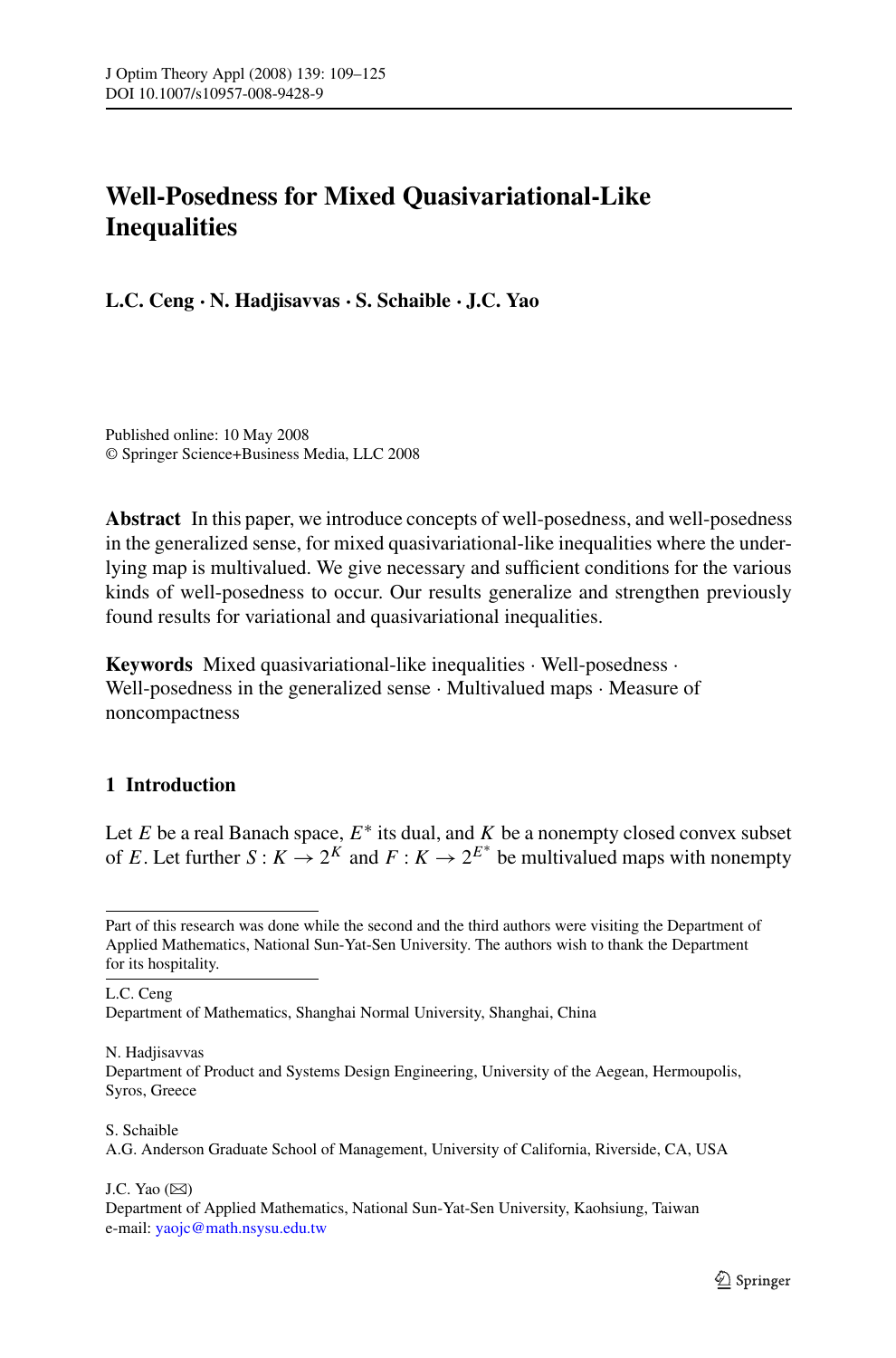values,  $\eta: K \times K \to E$  be a single-valued mapping, and  $f: K \to \mathbb{R}$  a real-valued function. We consider the mixed quasivariational-like inequality problem, which is to find  $x_0 \in K$  such that, for some  $u_0 \in F(x_0)$ ,

 $(MQVLI)$   $x_0 \in S(x_0)$  and  $\langle u_0, \eta(x_0, y) \rangle + f(x_0) - f(y) \leq 0$ ,  $\forall y \in S(x_0)$ .

If  $f(x) = 0$ ,  $\forall x \in K$ ,  $\eta(x, y) = x - y$ ,  $\forall (x, y) \in K \times K$ , and *F* is a single-valued mapping, then (MQVLI) reduces to the classical quasivariational inequality problem (Refs. [[2,](#page-16-0) [4,](#page-16-0) [15\]](#page-16-0)), which consists in finding a point  $x<sub>o</sub> \in K$  such that

 $f(VI)$   $x_0 \in S(x_0)$  and  $\langle F(x_0), x_0 - y \rangle \leq 0$ ,  $\forall y \in S(x_0)$ .

Quasivariational inequalities were extensively studied in recent years due to their applicability to many problems in economics and engineering (Ref. [\[7](#page-16-0)]).

When *E* is a real Hilbert space, *F* is a single-valued mapping, and  $S(x) = K$ ,  $\forall x \in K$ , (MQVLI) reduces to the mixed variational-like inequality problem, which consists in finding a point  $x<sub>o</sub> \in K$  such that

$$
(MVLI) \quad \langle F(x_o), \eta(x_o, y) \rangle + f(x_o) - f(y) \le 0, \quad \forall y \in K.
$$

This problem has been studied intensively (see, e.g., Refs. [[1,](#page-16-0) [21\]](#page-16-0) and the references therein). Recently, Ansari and Yao (Ref. [\[1](#page-16-0)]) and Zeng (Ref. [\[21](#page-16-0)]) developed some iterative schemes for finding the approximate solutions of (MVLI) and proved that these approximate solutions strongly converge to the exact solution of (MVLI).

If  $S(x) = K$ ,  $\forall x \in K$ ,  $\eta(x, y) = x - y$ ,  $\forall (x, y) \in K \times K$ , and *F* is of the form  $F = A \circ G$  where  $G : K \to 2^{E^*} \setminus \{ \emptyset \}$  is a multivalued map and  $A : E^* \to E^*$  is singlevalued, then (MQVLI) reduces to the generalized mixed variational inequality problem, which consists in finding a point  $x<sub>o</sub> \in K$  such that, for some  $u<sub>o</sub> \in G(x<sub>o</sub>)$ ,

(GMVI) 
$$
\langle Au_o, x_o - y \rangle + f(x_o) - f(y) \le 0, \quad \forall y \in K.
$$

This problem has been studied intensively. Recently, Zeng and Yao (Ref. [\[23](#page-16-0)]), Schaible, Yao and Zeng (Ref. [\[17](#page-16-0)]), and Zeng (Ref. [[22\]](#page-16-0)) considered the existence of solutions of generalized mixed variational inequalities (GMVI), and proposed and analyzed iterative algorithms for finding approximate solutions of (GMVI).

Very recently, Lignola (Ref. [\[10](#page-16-0)]) introduced and investigated the concepts of well-posedness and *L*-well-posedness for quasivariational inequalities (with a singlevalued map  $F$ ) having a unique solution and the concepts of well-posedness and *L*-well-posedness in the generalized sense for quasivariational inequalities having more than one solution, in analogy to the corresponding concepts for variational inequalities (Refs. [[6,](#page-16-0) [12\]](#page-16-0)). In this paper, inspired by these concepts of well-posedness for (QVI), we introduce and study the concepts of well-posedness and *L*-wellposedness for mixed quasivariational-like inequalities having a unique solution and the concepts of well-posedness and *L*-well-posedness in the generalized sense for mixed quasivariational-like inequalities having more than one solution. The results obtained in this paper generalize the results of Ref. [\[10](#page-16-0)] in the more general setting of (MQVLI), but also strengthen some of them, by imposing weaker assumptions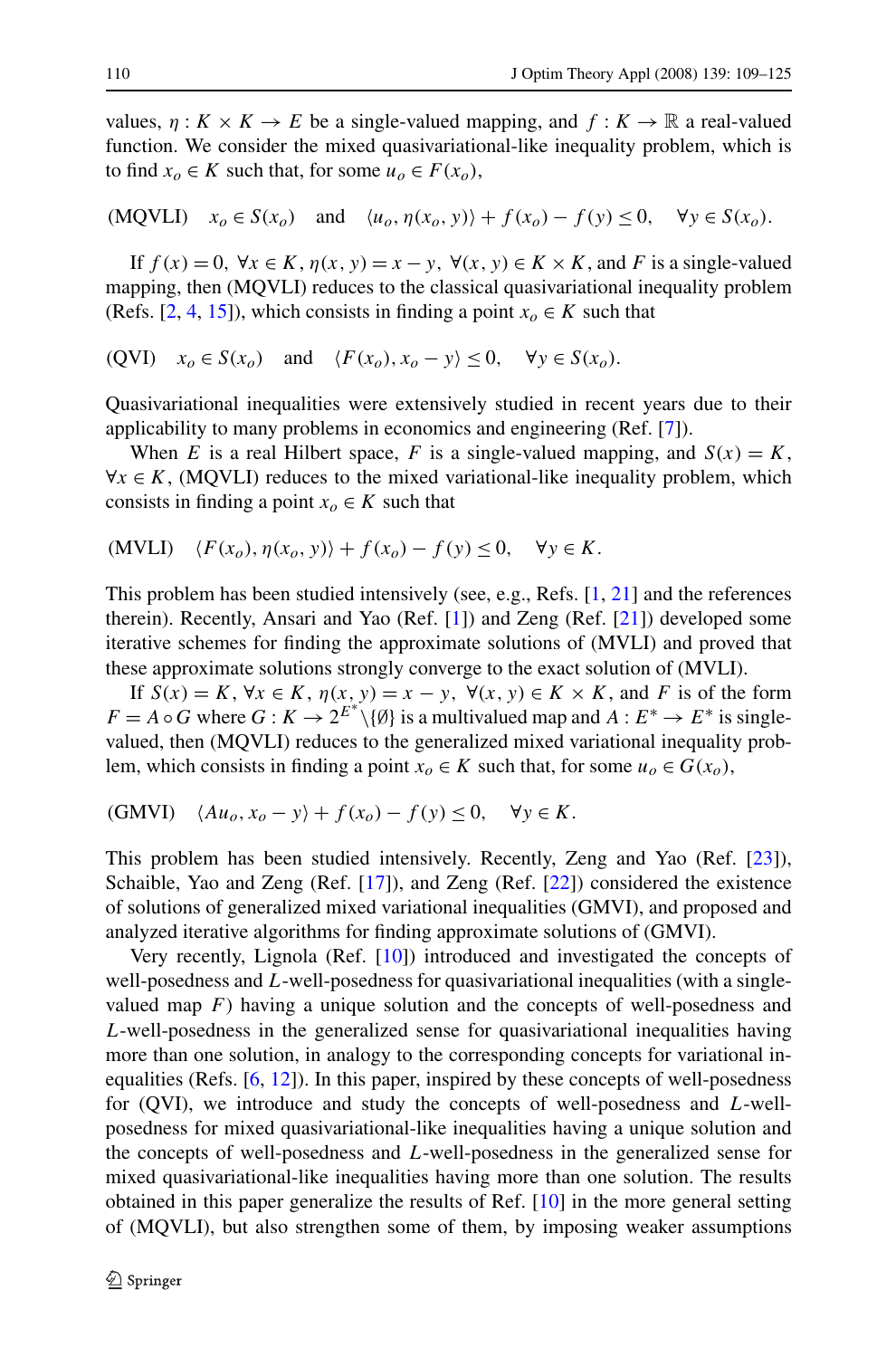on the multivalued maps *S* and *F*. A necessary and sufficient condition for wellposedness is formulated in terms of the diameters of the approximate solution sets. In a similar way, well-posedness in the generalized sense is shown to be equivalent to a condition involving a regular measure of noncompactness of the approximate solution sets.

This paper is organized as follows: in Sect. 2, we introduce the necessary notation and definitions, and we show two basic lemmas, one concerning a generalization of the so-called Minty Lemma for variational inequalities, and another on a property of the Painlevé-Kuratowski limit inferior of a sequence of convex sets in a finite-dimensional space. In Sect. [3](#page-7-0) we establish necessary and sufficient conditions for well-posedness and *L*-well-posedness of (MQVLI), while in Sect. [4](#page-13-0) we do the same for well-posedness and *L*-well-posedness in the generalized sense.

## **2 Preliminaries**

Given a Banach space *E*, for any  $x \in E$  and  $A \subseteq E$  we will set  $d(x, A) =$ inf{ $||x - y||$  : *y* ∈ *A*} and diam *A* = sup{ $||y - z||$  : *y*, *z* ∈ *A*} for the distance of *x* from *A* and the diameter of *A*, respectively. We will denote by *A*, int*A* and ri*A* the closure, the interior and the relative interior of *A*, respectively.

We recall the notion of Mosco convergence *(Ref.* [\[14](#page-16-0)]). A sequence  $(S_n)_n$  of subsets of *E* Mosco converges to a set *S* if

$$
S = w - \limsup_n S_n = \liminf_n S_n,
$$

where  $w - \limsup_{n} S_n$  and  $\liminf_{n} S_n$  are, respectively, the Painlevé-Kuratowski weak limit superior, and the Painlevé-Kuratowski strong limit inferior of  $(S_n)_n$ , i.e.,

$$
w - \limsup_{n} S_n = \{x \in E : \exists n_k \uparrow +\infty, n_k \in \mathbb{N}, \exists x_{n_k} \in S_n, \text{ with } x_{n_k} \rightharpoonup x\},\
$$

$$
\liminf_{n} S_n = \{x \in E : \exists x_n \in S_n, n \in \mathbb{N}, \text{ with } x_n \to x\}.
$$

We shall use the usual abbreviations usc and lsc for "upper semicontinuous" and "lower semicontinuous", respectively. For any  $x, y \in E$ ,  $[x, y]$  will denote the line segment  $\{tx + (1 - t)y : t \in [0, 1]\}$ , while  $[x, y)$  and  $(x, y)$  are defined analogously. We will frequently use  $s, w$  and  $w^*$  to denote, respectively, the norm topology on  $E$ , the weak topology on *E* and the weak<sup>\*</sup> topology on  $E^*$ . Given a convex set *K*, a multivalued map  $F: K \to 2^{E^*}$  will be called upper hemicontinuous if its restriction on any line segment  $[x, y] \subseteq K$  is usc with respect to the  $w^*$  topology on  $E^*$ . We refer the reader to Ref. [\[8](#page-16-0)] for basic facts about multivalued maps.

**Definition 2.1** Let *E* be a real Banach space and *K* be a nonempty subset of *E*. Let  $\eta: K \times K \to E$  be a map,  $F: K \to 2^{\overline{E}^*}$  a nonempty-valued multifunction, and  $f: K \to \mathbb{R}$  a real-valued function. Then, *F* is said to be: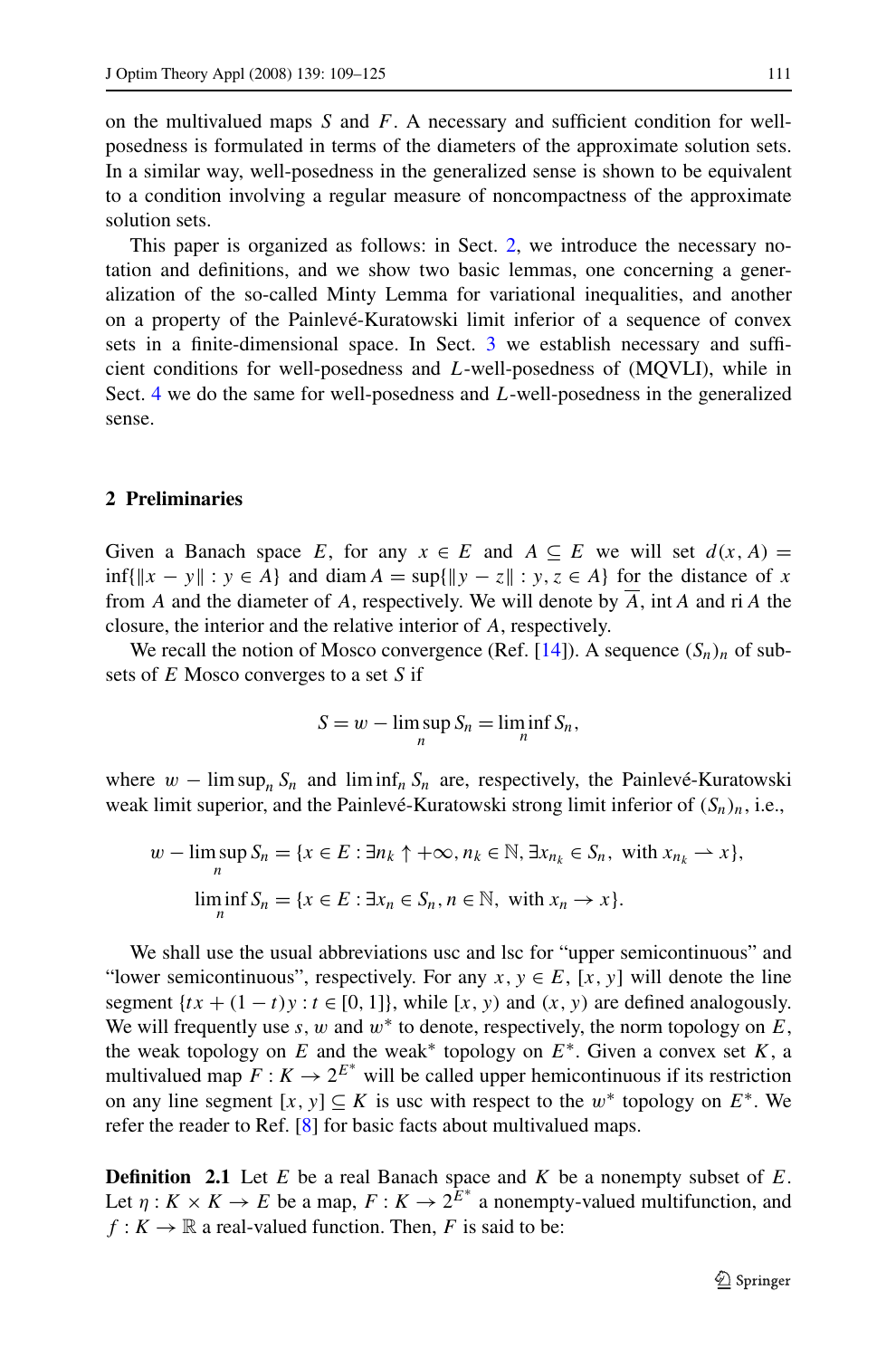<span id="page-3-0"></span>(i) *η*-pseudomonotone with respect to *f* if, for any  $x, y \in K$ ,  $u \in F(x)$  and  $v \in$ *F(y)*,

 $\langle u, \eta \rangle + f(x) - f(y) \leq 0 \implies \langle v, \eta(x, y) \rangle + f(x) - f(y) \leq 0.$ 

When  $f = 0$ , we will simply say that *F* is *η*-pseudomonotone.

(ii) *η*-monotone if, for any  $x, y \in K$ ,  $u \in F(x)$  and  $v \in F(y)$ ,

 $\langle u - v, \eta(x, y) \rangle > 0.$ 

It is obvious that an *η*-monotone map is *η*-pseudomonotone with respect to any *f* . The following is a kind of "Minty's Lemma" showing that (MQVLI) can be stated in an equivalent form.

**Lemma 2.1** *Let E be a real Banach space and let*  $S_0$  *be a nonempty, closed and convex subset of E*. Let further  $f : S_o \to \mathbb{R}$  be a convex function,  $\eta : S_o \times S_o \to E$ *a* mapping satisfying  $\eta(x, x) = 0$  for all  $x \in S_o$ , and let  $F : S_o \to 2^{E^*}$  be a multi*function with nonempty*, *weakly*<sup>∗</sup> *compact values which is η-pseudomonotone with respect to f and upper hemicontinuous. If the map*  $y \mapsto \langle u, \eta(x, y) \rangle$  *is concave for each*  $(u, x)$  ∈  $F(S_o)$  ×  $S_o$ , *then for each*  $x_o$  ∈  $S_o$ , *the following statements are equivalent*:

(i)  $\forall y \in S_0$ ,  $\exists v \in F(x_0)$ , *such that*  $\langle v, \eta(x_0, y) \rangle + f(x_0) - f(y) \leq 0$ ;

(ii)  $\forall y \in S_o$ ,  $\forall v \in F(y)$ ,  $\langle v, \eta(x_o, y) \rangle + f(x_o) - f(y) \leq 0$ .

We will not prove the above lemma since the argument for its proof is actually contained in the proof of the next one. The interest of the next lemma is that a condition stronger that (i) in Lemma 2.1 in which *v* is actually independent of  $y \in S_0$ , is shown to be equivalent to a condition weaker that (ii), in which the same inequality is imposed to hold for *y* in a smaller set  $S_1$ , and for some (not all)  $v \in F(y)$ .

**Lemma 2.2** *Let E be a real Banach space and let*  $S_0$  *be a nonempty, closed and convex subset of E*. Let further  $f : S_o \to \mathbb{R}$  *be a convex lsc function,*  $\eta : S_o \times S_o \to E$  *a mapping satisfying*  $\eta(x, x) = 0$  *for all*  $x \in S_o$ , and  $F : S_o \to 2^{E^*}$  a multifunction with *nonempty*, *weakly*<sup>∗</sup> *compact convex values which is η-pseudomonotone with respect to f* and upper hemicontinuous. Assume that the map  $y \mapsto \langle u, \eta(x, y) \rangle$  is concave *and usc for each*  $(u, x) \in F(S_0) \times S_0$ . If  $S_1$  *is a convex subset of*  $S_0$  *with the property that, for each*  $x \in S_0$  *and each*  $y \in S_1$ ,  $(x, y) \subseteq S_1$ , *then for each*  $x_0 \in S_0$ , *the following statements are equivalent*:

(i')  $\exists v_o \in F(x_o)$  *such that*  $\forall y \in S_o$ ,  $\langle v_o, \eta(x_o, y) \rangle + f(x_o) - f(y) \leq 0$ ; (ii')  $\forall y \in S_1$ ,  $\exists v \in F(y)$  *such that*  $\langle v, \eta(x_o, y) \rangle + f(x_o) - f(y) \le 0$ .

*Proof* Implication (i') $\Rightarrow$ (ii') is an obvious consequence of the *η*-pseudomonotonicity of *F* with respect to *f* .

Suppose that (ii') holds. Given any  $y \in S_1$ , define  $y_n = \frac{1}{n}y + (1 - \frac{1}{n})x_0$  for  $n \in \mathbb{N}$ . By our assumption on  $S_1$ ,  $y_n \in S_1$  for all  $n \in \mathbb{N}$ . According to condition (ii'), there exists  $v_n \in F(y_n)$  such that  $\langle v_n, \eta(x_0, y_n) \rangle + f(x_0) - f(y_n) \leq 0$ . Then,

$$
0 \ge \langle v_n, \eta(x_o, y_n) \rangle + f(x_o) - f(y_n)
$$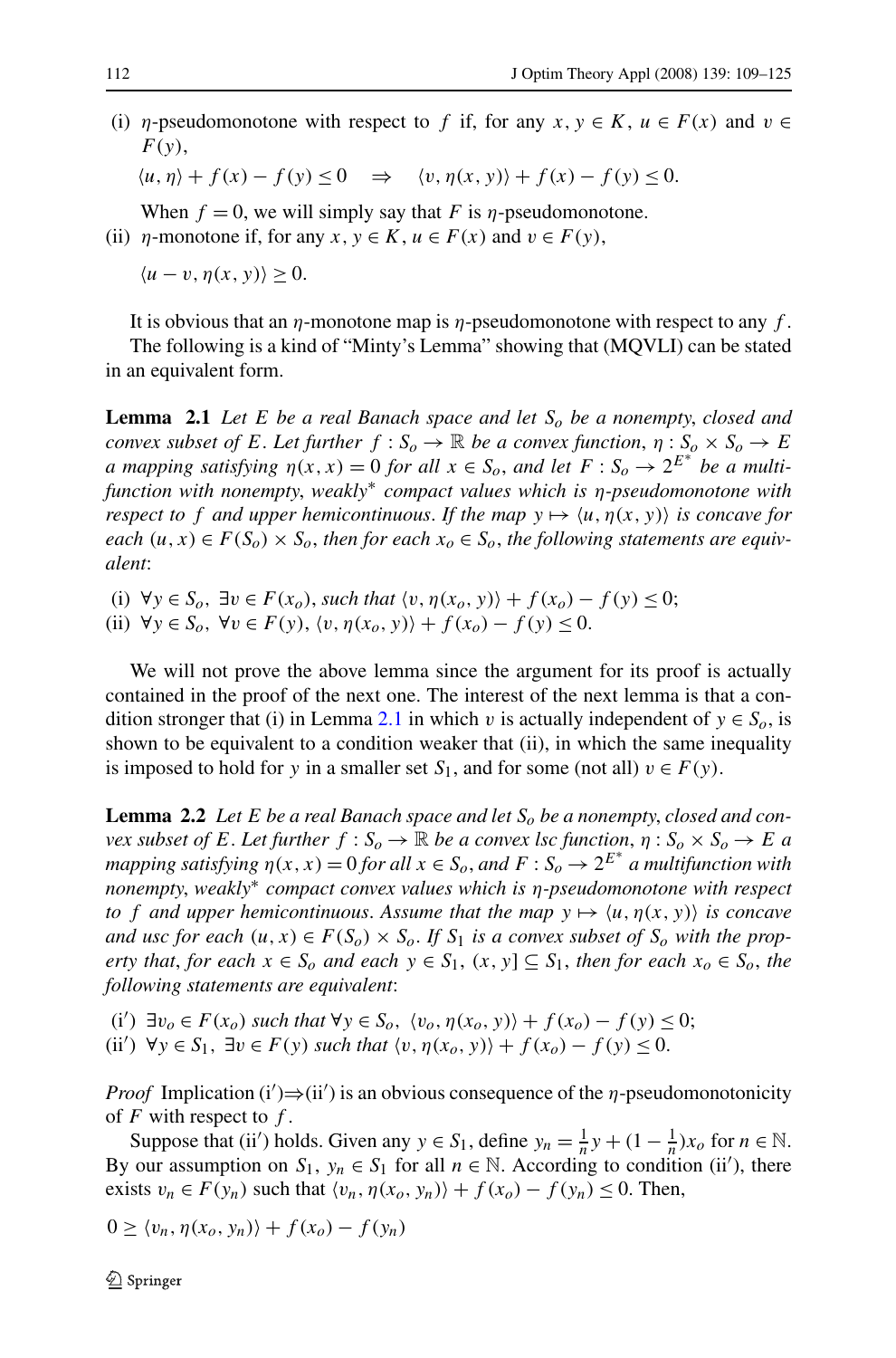$$
\begin{aligned}\n&= \left\langle v_n, \eta \left( x_o, \frac{1}{n} y + \left( 1 - \frac{1}{n} \right) x_o \right) \right\rangle + f(x_o) - f \left( \frac{1}{n} y + \left( 1 - \frac{1}{n} \right) x_o \right) \\
&\geq \frac{1}{n} \langle v_n, \eta(x_o, y) \rangle + \left( 1 - \frac{1}{n} \right) \langle v_n, \eta(x_o, x_o) \rangle + f(x_o) - \frac{1}{n} f(y) - \left( 1 - \frac{1}{n} \right) f(x_o) \\
&= \frac{1}{n} [\langle v_n, \eta(x_o, y) \rangle + f(x_o) - f(y)],\n\end{aligned}
$$

which implies that

$$
\langle v_n, \eta(x_o, y) \rangle + f(x_o) - f(y) \le 0, \quad \text{for some } v_n \in F(y_n), \ n \in \mathbb{N}.
$$
 (1)

Since *F* is a weakly<sup>∗</sup> compact valued multifunction which is  $(s, w<sup>*</sup>)$ -usc on the line segment  $[x_0, y] = \{ty + (1 - t)x_0, t \in [0, 1]\}$ , the image  $F([x_0, y])$  is weakly<sup>\*</sup> compact; hence  $\{v_n\}_n$  has a subnet weakly<sup>\*</sup> converging to some  $v \in E^*$ . In addition, the restriction of *F* on  $[x_0, y]$  is closed, hence  $v_n \in F(y_n)$  and  $\lim_n y_n = x_0$  imply  $v \in F(x_0)$ . By taking the limit of the subnet in (1), we obtain

$$
\forall y \in S_1, \exists v \in F(x_0) : \langle v, \eta(x_0, y) \rangle + f(x_0) - f(y) \le 0. \tag{2}
$$

Define the bifunction  $\phi(v, y)$  on  $F(x_0) \times S_0$  by

$$
\phi(v, y) = \langle v, \eta(x_o, y) \rangle + f(x_o) - f(y). \tag{3}
$$

According to our assumptions, for each  $y \in S_o$ ,  $\phi(\cdot, y)$  is weakly<sup>\*</sup> lsc and quasiconvex on the weakly<sup>∗</sup> compact convex set  $F(x_0)$ , while for each  $v \in F(x_0)$ ,  $\phi(v, \cdot)$ is usc and quasiconcave on the convex set  $S_1$ . Hence, according to the Sion minimax Theorem (Ref. [\[18](#page-16-0)]),

$$
\sup_{y \in S_1} \min_{v \in F(x_0)} \phi(v, y) = \min_{v \in F(x_0)} \sup_{y \in S_1} \phi(v, y).
$$

By (2), we have  $\sup_{y \in S_1} \min_{v \in F(x_0)} \phi(v, y) \leq 0$ ; hence,  $\min_{v \in F(x_0)} \sup_{y \in S_1} \phi(v, y)$ ≤ 0, which implies that there exists  $v<sub>o</sub> ∈ F(x<sub>o</sub>)$  such that

$$
\langle v_o, \eta(x_o, y) \rangle + f(x_o) - f(y) \le 0,\tag{4}
$$

for each  $y \in S_1$ .

Finally, for each  $y \in S_0$  choose  $z \in S_1$  and a sequence  $\{y_n\}_n$  in  $(y, z] \subset S_1$  converging to *y*. The function  $\phi(v, \cdot)$  is usc and concave on  $S_o$ ; hence, its restriction on any line segment is continuous (Ref.  $[16]$  $[16]$ ). Accordingly, (4) implies

$$
\langle v_o, \eta(x_o, y) \rangle + f(x_o) - f(y) = \lim_n (\langle v_o, \eta(x_o, y_n) \rangle + f(x_o) - f(y_n)) \le 0.
$$

Hence (ii') holds.  $\Box$ ) holds.

*Remark 2.1* Note that the assumption that *F* is *η*-pseudomonotone with respect to *f* is used only in the implication (i) $\Rightarrow$ (ii).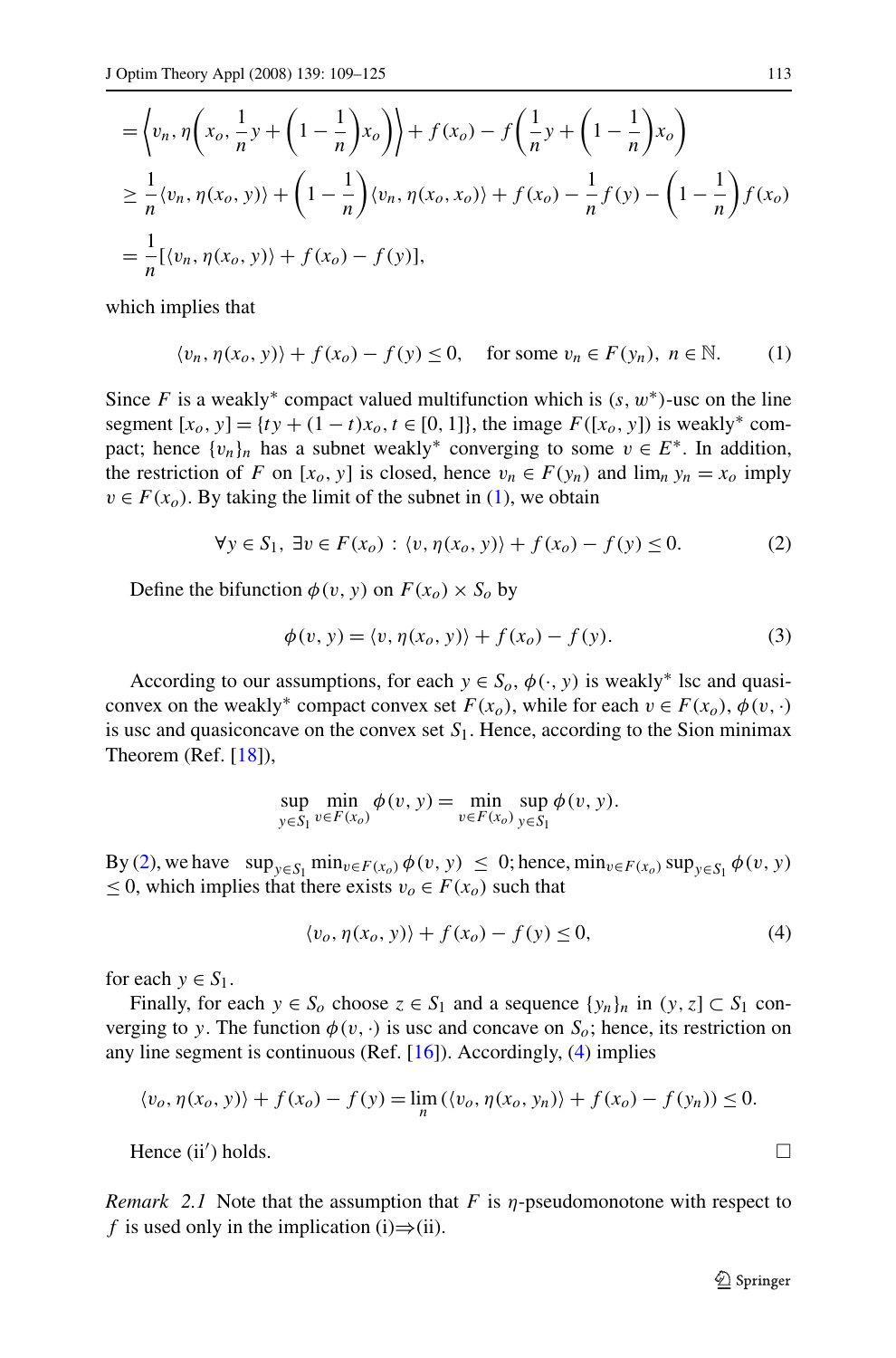Convex subsets *S*<sub>1</sub> of a convex set *S*<sub>0</sub> with the property  $(x, y) \subseteq S_1$  for each  $x \in S_0$ and  $y \in S_1$  are: the set  $S_0$  itself, the interior int  $S_0$  (if nonempty), and various kinds of generalized interiors (if nonempty) such as the set of inner points inn  $S_0$  (Ref. [\[20](#page-16-0)]), the relative interior ri  $S<sub>o</sub>$ , etc.

It should be noted also that if the map *F* is onto (i.e.,  $F(S_0) = E^*$ ) then the condition "the map  $y \mapsto \langle u, \eta(x, y) \rangle$  is concave and usc for each  $(u, x) \in F(S_0) \times S_0$ " is equivalent to the condition "the map  $y \to \eta(x, y)$  is affine and  $(s, w)$ -continuous for each  $x \in E$ ". Indeed, since  $\langle u, \eta(x, \cdot) \rangle$  and  $\langle -u, \eta(x, \cdot) \rangle$  are both usc, we deduce that  $\langle u, \eta(x, \cdot) \rangle$  is continuous for each  $u \in E^*$ , i.e.,  $\eta(x, \cdot)$  is  $(s, w)$ -continuous. A similar argument shows that  $\eta(x, \cdot)$  is affine, i.e., convex and concave.

Recall that, after Tykhonov (Ref. [[19\]](#page-16-0)) first defined well-posedness (resp., wellposedness in the generalized sense) of a minimization problem, some well-posedness notions for variational inequalities were introduced in Ref. [\[12](#page-16-0)] using the Auslender gap function and in Ref. [\[5](#page-16-0)] using the Fukushima gap function. Recently, inspired by the well-posedness notions for variational inequalities, Lignola (Ref. [[10\]](#page-16-0)) defined some concepts of well-posedness for quasivariational inequalities. In this paper, following the same approach as in Ref. [[10\]](#page-16-0), we introduce the concepts of well-posedness for mixed quasivariational-like inequalities with the aid of suitable approximating sequences.

**Definition** 2.2 A sequence  ${x_n}_n$  in *K* is said to be an approximating sequence [resp., an *L*-approximating sequence] for the mixed quasivariational-like inequality (MQVLI) if there exists a sequence  $\{u_n\}_n$  in  $E^*$  with  $u_n \in F(x_n)$ ,  $\forall n \in \mathbb{N}$ , and a sequence  $\{\varepsilon_n\}_n$  in  $\mathbb R$  with  $\varepsilon_n \downarrow 0$ , such that

$$
d(x_n, S(x_n)) \le \varepsilon_n
$$
 and  $\langle u_n, \eta(x_n, y) \rangle + f(x_n) - f(y) \le \varepsilon_n$ ,  $\forall y \in S(x_n)$ ,  $n \in \mathbb{N}$ .

[resp., if there exists a sequence  $\{\varepsilon_n\}_n$  in  $\mathbb R$  with  $\varepsilon_n \downarrow 0$  and such that

$$
d(x_n, S(x_n)) \le \varepsilon_n \quad \text{and} \quad \langle v, \eta(x_n, y) \rangle + f(x_n) - f(y) \le \varepsilon_n,
$$
  

$$
\forall y \in S(x_n), \ v \in F(y), \ n \in \mathbb{N}.
$$

If  $f(x) = 0$ ,  $\forall x \in K$ ,  $\eta(x, y) = x - y$ ,  $\forall (x, y) \in K \times K$  and *F* is single-valued, then the mixed quasivariational-like inequality reduces to the quasivariational inequality considered by Lignola (Ref. [\[10](#page-16-0)]) and our definition of approximating sequences reduces to the definition introduced in Ref. [[10\]](#page-16-0).

**Definition** 2.3 A mixed quasivariational-like inequality is termed well-posed [resp., *L*-well-posed] if it has a unique solution  $x<sub>o</sub>$  and every approximating [resp., *L*-approximating] sequence  $\{x_n\}_n$  strongly converges to  $x_o$ .

In order to characterize the well-posedness of the quasivariational inequality, Lignola (Ref. [[10\]](#page-16-0)) defined some concepts of approximate solutions for quasivariational inequalities. Motivated by these concepts, for every positive number  $\varepsilon$ , we consider the sets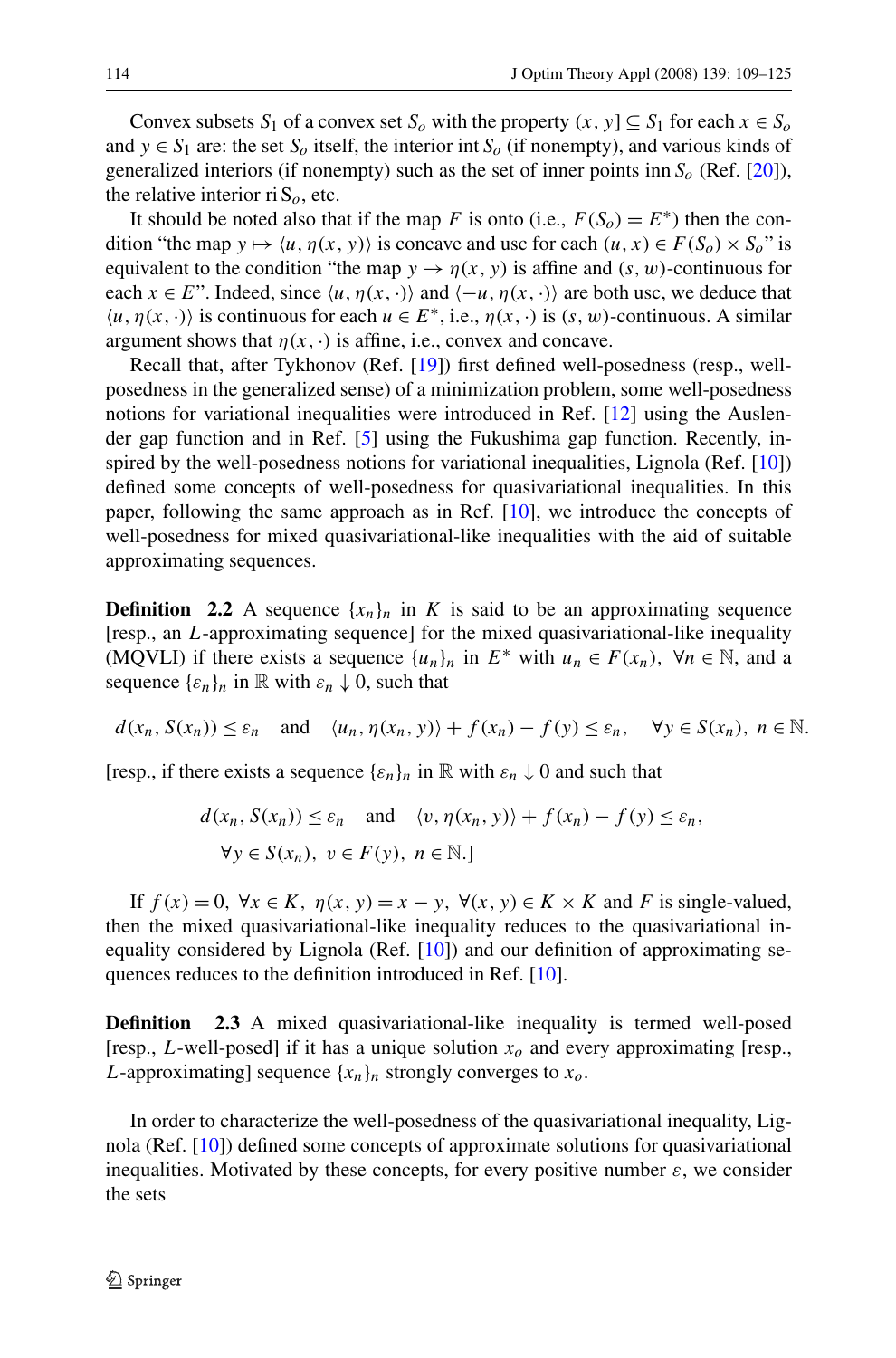$$
Q_{\varepsilon} = \{x \in K : d(x, S(x)) < \varepsilon \text{ and}
$$
\n
$$
\exists u \in F(x) : \langle u, \eta(x, y) \rangle + f(x) - f(y) \le \varepsilon, \forall y \in S(x)\}
$$

<span id="page-6-0"></span>and

$$
L_{\varepsilon} = \{x \in K : d(x, S(x)) < \varepsilon \text{ and}
$$
\n
$$
\langle v, \eta(x, y) \rangle + f(x) - f(y) \le \varepsilon, \ \forall y \in S(x), \ v \in F(y) \}.
$$

*Remark* 2.2 (a) Note that any solution of (MQVLI) belongs to  $Q_{\varepsilon}$  for all  $\varepsilon > 0$ . Also, the maps  $\varepsilon \to Q_{\varepsilon}$  and  $\varepsilon \to L_{\varepsilon}$  are increasing (i.e.,  $\varepsilon \leq \varepsilon'$  implies  $Q_{\varepsilon} \subseteq Q_{\varepsilon'}$ and  $L_{\varepsilon} \subseteq L_{\varepsilon'}$ . Finally, if *F* is *η*-monotone, then obviously  $Q_{\varepsilon} \subseteq L_{\varepsilon}$  for all  $\varepsilon > 0$ . If *F* is only *η*-pseudomonotone with respect to *f* the inclusion  $Q_{\varepsilon} \subseteq L_{\varepsilon}$  does not necessarily hold; however, it is easy to see that in this case again, every solution of (MQVLI) belongs to  $L_{\varepsilon}$  for all  $\varepsilon > 0$ .

(b) It should also be noted that, under some mild assumptions (namely, that the values of *F* are weak<sup>∗</sup> compact and convex, *S* is convex-valued, *f* is convex and lsc, and  $\langle v, \eta(x, \cdot) \rangle$  is concave and usc for each  $(v, x) \in F(K) \times K$ , by applying Sion's minimax theorem to the bifunction

$$
\phi(u, y) = \langle u, \eta(x, y) \rangle + f(x) - f(y), \quad (u, y) \in F(x) \times S(x),
$$

we deduce that  $Q_{\varepsilon}$  can be equivalently defined as

$$
Q_{\varepsilon} = \{x \in K : d(x, S(x)) < \varepsilon \text{ and}
$$
\n
$$
\forall y \in S(x), \exists u \in F(x) : \langle u, \eta(x, y) \rangle + f(x) - f(y) \le \varepsilon \},
$$

where *u* might depend on *y*. This holds also for the definition of approximating sequence.

The following lemma, taken from Ref. [\[11](#page-16-0)], will be useful in the next sections.

**Lemma 2.3** Let  ${H_n}_n$  be a sequence of nonempty subsets of the space E such that:

- (i)  $H_n$  *is convex for every*  $n \in \mathbb{N}$ ;
- (ii)  $H_0 \subseteq \liminf_n H_n;$
- (iii) *there exists*  $m \in N$  *such that*  $\inf \bigcap_{n \geq m} H_n \neq \emptyset$ .

*Then, for every*  $x_0 \in \text{int } H_0$ , *there exists a positive number*  $\delta$  *such that* 

$$
B(x_0, \delta) \subseteq H_n, \quad \forall n \ge m.
$$

*If E is a finite-dimensional space*, *then Assumption* (iii) *can be replaced by* (iii') int  $H_o \neq \emptyset$ .

According to the above lemma, for convex sets in a finite-dimensional space, if *x<sub>o</sub>* ∈ int *H<sub>o</sub>* ⊆ lim inf<sub>*n*</sub> *H<sub>n</sub>* then *x<sub>o</sub>* ∈ *H<sub>n</sub>* for all *n* sufficiently large. The usefulness of the lemma is of course restricted to the case where  $H<sub>o</sub>$  is full-dimensional, i.e., generates  $H<sub>o</sub>$ . In case  $H<sub>o</sub>$  generates a hyperplane of E then, as the following proposition shows,  $x_0$  is the limit of a sequence  $x_n \in H_n$ ,  $n \in \mathbb{N}$ , lying on a straight line.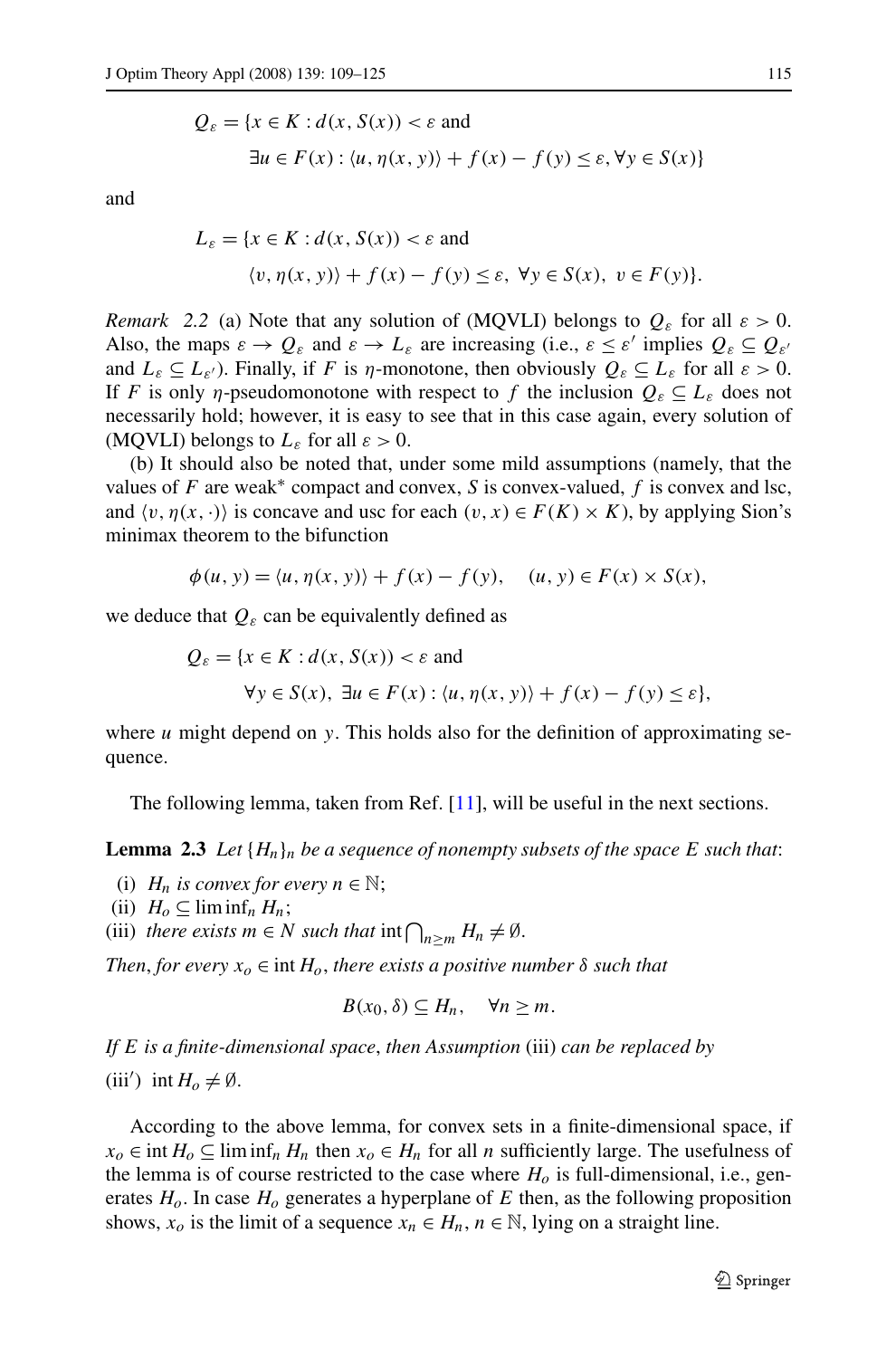<span id="page-7-0"></span>**Proposition 2.1** *Let*  $H_o$  *and*  $H_n$ ,  $n \in \mathbb{N}$ , *be nonempty convex subsets in*  $\mathbb{R}^k$  *such that H*<sup>0</sup> ⊆ lim inf<sub>n</sub> *H<sub>n</sub> and* dim *H*<sub>0</sub> = *k* − 1. *Then, for each*  $x \in$  ri *H*<sub>0</sub> *and each*  $v \neq 0$  *not belonging to the affine subspace generated by*  $H_0$ , *there exists a sequence*  $(x_n)_n$  *in the line*  $\{x + t(v - x), t \in \mathbb{R}\}$ , *such that*  $\lim_{n} x_n = x_o$  *and*  $x_n \in H_n$  *for all*  $n \in \mathbb{N}$ .

*Proof* By translating the sets  $H_0$ ,  $H_n$  and the points *x*, *v* by  $-x$ , we may assume that  $x = 0$ . Then the affine subspace *X* generated by  $H_0$  is in fact a subspace. Since dim  $X = \dim H_0 = k - 1$  and  $0 \in \text{ri } H_0$ , we can find  $k - 1$  linearly independent vectors  $v^i$ , *i* = 1, ..., *k* − 1 in *H*<sub>o</sub>. By choosing these vectors sufficiently small we will also have  $v_k := -(v_1 + \cdots + v_{k-1}) \in H_o$ . Let  $\varepsilon > 0$  be small enough so that for each  $y^i \in$  $B(v^i, \varepsilon)$ , the set  $\{y^1, \ldots, y^{k-1}\}$  is linearly independent (this is possible since linear independence can be characterized through determinants). Then each  $y^k \in B(v^k, \varepsilon)$ can be written in a unique way as  $y^k = \sum_{i=1}^{k-1} \lambda^i y^i$ . By continuity of the coefficients we have that for  $y^k$  sufficiently close to  $v^k$ ,  $\lambda^i$  is close to  $-1$  for all  $i = 1, ..., k - 1$ and in particular is negative.

For each  $i = 1, ..., k$  there exists a sequence  $\{z_n^i\}_n$  converging to  $v^i$  such that  $z_n^i \in H_n$ . The vector *v* together with *X* generates  $\mathbb{R}^k$ , thus each  $z_n^i$  can be uniquely written as  $z_n^i = y_n^i + t_n^i v$  where  $y_n^i \in X$  is the oblique projection of  $z_n^i$  onto *X* along *v*. Since  $\lim_{n \to \infty} z_n^i = v^i$  and the projection is continuous, we have  $\lim_{n \to \infty} y_n^i = v^i$  and  $\lim_{n} t_n^i = 0$ . For sufficiently large *n*,  $y_n^i \in B(v^i, \varepsilon)$ . By the discussion above,  $y_n^k$  can be written as  $y_n^k = -\sum_{i=1}^{k-1} \lambda_n^i y_n^i$  where  $\lambda_n^i$  are positive. It follows that there exist positive numbers  $\mu_n^i$ ,  $n \in \mathbb{N}$ ,  $i = 1, ..., k$ , such that  $\sum_{i=1}^k \mu_n^i = 1$  and  $\sum_{i=1}^k \mu_n^i y_n^i = 0$ ,  $n \in \mathbb{N}$ . Set  $x_n = \sum_{i=1}^k \mu_n^i z_n^i$ ,  $n \in \mathbb{N}$ . Then,  $x_n \in H_n$  by convexity and

$$
x_n = \sum_{i=1}^k \mu_n^i \left( y_n^i + t_n^i v \right) = v \sum_{i=1}^k \mu_n^i t_n^i,
$$

with

$$
\lim_{n} x_{n} = v \lim_{n} \sum_{i=1}^{k} \mu_{n}^{i} t_{n}^{i} = 0.
$$

The proof is complete.

#### **3 Case of a Unique Solution**

We now establish some necessary and sufficient conditions for well-posedness and *L*-well-posedness for mixed quasivariational-like inequalities.

**Theorem 3.1** *Let E be a real Banach space and let K be a nonempty*, *closed and convex subset of*  $E$ . Let  $f: K \to \mathbb{R}$  *be convex and lsc and let*  $\eta: K \times K \to E$  *be a mapping with*  $\eta(x, x) = 0$ ,  $\forall x \in K$ , *which is*  $(s, w)$ *-continuous in each of its variables separately. Let*  $S: K \to 2^K$  *and*  $F: K \to 2^{E^*}$  *be multifunctions. Assume that the following conditions hold*:

 $\Box$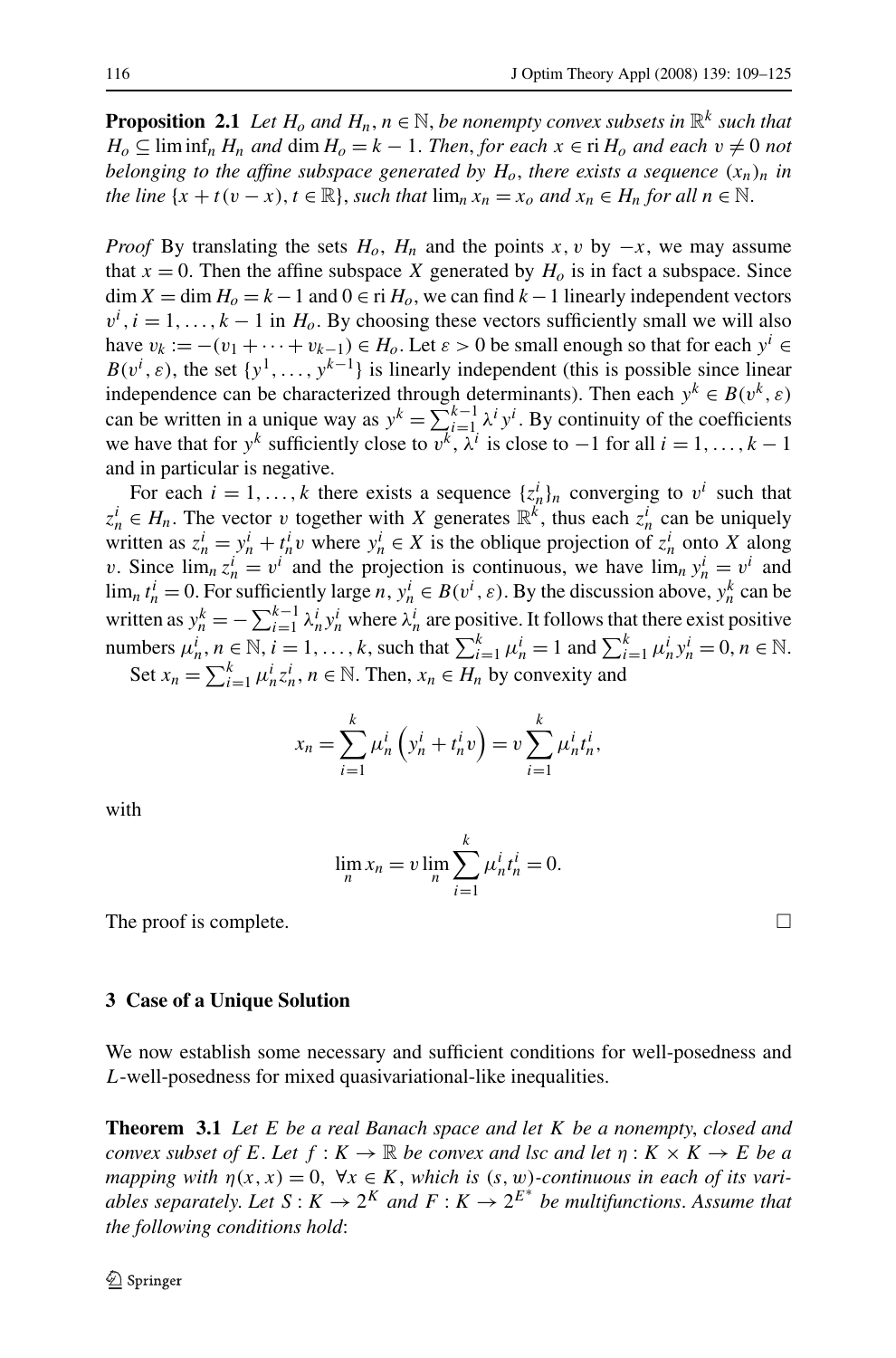- <span id="page-8-0"></span>(i) the multifunction S has nonempty convex values and, for each sequence  $(x_n)_n$  in *K converging to*  $x_0$ *, the sequence*  $(S(x_n))_n$  *Mosco converges to*  $S(x_0)$ ;
- (ii) *for every converging sequence*  $\{w_n\}_n$ *, there exists*  $m \in \mathbb{N}$  *such that*

$$
\operatorname{int} \bigcap_{n \ge m} S(w_n) \neq \emptyset;
$$

- (iii) *the multifunction F has nonempty*, *weakly*<sup>∗</sup> *compact convex values and is upper hemicontinuous and η-monotone*;
- (iv) *the functional*  $y \mapsto \langle u, \eta(x, y) \rangle$  *is concave for each*  $(u, x) \in F(K) \times K$ .

*Then*, (MQVLI) *is well-posed if and only if*

$$
Q_{\varepsilon} \neq \emptyset
$$
,  $\forall \varepsilon > 0$ , and  $\lim_{\varepsilon \to 0} \text{diam } Q_{\varepsilon} = 0$ . (5)

The proof of the theorem relies on the following lemma, which will be also used in the next section.

**Lemma [3.1](#page-7-0)** *Let the same assumptions be made as in Theorem 3.1. Let*  $\{x_n\}_n \subseteq K$  *be an approximating sequence. If*  $\{x_n\}_n$  *converges to some*  $x_o \in K$ *, then*  $x_o$  *is a solution of* (MQVLI).

*Proof* Since  $\{x_n\}_n$  is an approximating sequence, there exists a sequence  $\{u_n\}_n$  in *E*<sup>∗</sup> with  $u_n \text{ ∈ } F(x_n)$ ,  $\forall n \in \mathbb{N}$ , and a sequence  $\{\varepsilon_n\}_n$  in  $\mathbb{R}$  with  $\varepsilon_n \downarrow 0$  such that  $d(x_n, S(x_n)) < \varepsilon_n$  and

$$
\langle u_n, \eta(x_n, y) \rangle + f(x_n) - f(y) \le \varepsilon_n, \quad \forall y \in S(x_n), \ n \in \mathbb{N}.
$$

For each  $n \in \mathbb{N}$ , choose  $x'_n \in S(x_n)$  such that  $||x_n - x'_n|| < 2d(x_n, S(x_n)) < 2\varepsilon_n$ . Then obviously  $x'_n \to x_0$ . By Mosco convergence we have  $\liminf_n S(x_n) = S(x_0)$ . Thus,  $x_0 \in S(x_0)$ .

Assumption (ii) applied to the constant sequence  $w_n = x_0$ ,  $n \in \mathbb{N}$ , implies that int *S*(*x<sub>0</sub>*) ≠ Ø. Choose *y* ∈ int *S*(*x<sub>0</sub>*). Since *S*(*x<sub>0</sub>*) = lim inf<sub>*n*</sub> *S*(*x<sub>n</sub>*), Lemma [2.3](#page-6-0) implies that  $y \in S(x_n)$  for *n* sufficiently large. Using successively the fact that  $\eta(\cdot, y)$ is  $(s, w)$ -continuous, f is lsc, F is  $\eta$ -monotone, and  $\{x_n\}_n$  is an approximating sequence, we obtain, for every  $v \in F(y)$ ,

$$
\langle v, \eta(x_o, y) \rangle + f(x_o) - f(y) \le \liminf_n \{ \langle v, \eta(x_n, y) \rangle + f(x_n) - f(y) \}
$$
  

$$
\le \liminf_n \{ \langle u_n, \eta(x_n, y) \rangle + f(x_n) - f(y) \}
$$
  

$$
\le \lim_n \varepsilon_n = 0.
$$

Thus, for every  $y \in \text{int } S(x_0)$  and every  $v \in F(y)$ ,  $\langle v, \eta(x_0, y) \rangle + f(x_0) - f(y) \leq 0$ holds. Applying Lemma [2.2](#page-3-0) for  $S_0 = S(x_0)$  and  $S_1 = \text{int } S(x_0)$  we obtain the existence of  $v_o \in F(x_o)$  such that  $\forall y \in S(x_o)$ ,  $\langle v_o, \eta(x_o, y) \rangle + f(x_o) - f(y) \le 0$ . Thus,  $x_o$  is a solution of (MQVLI).

*Proof of Theorem [3.1](#page-7-0)* Suppose that (5) holds. Let us show that there exists at most one solution of (MQVLI). Indeed, if there existed two solutions  $z_1$  and  $z_2$ , then we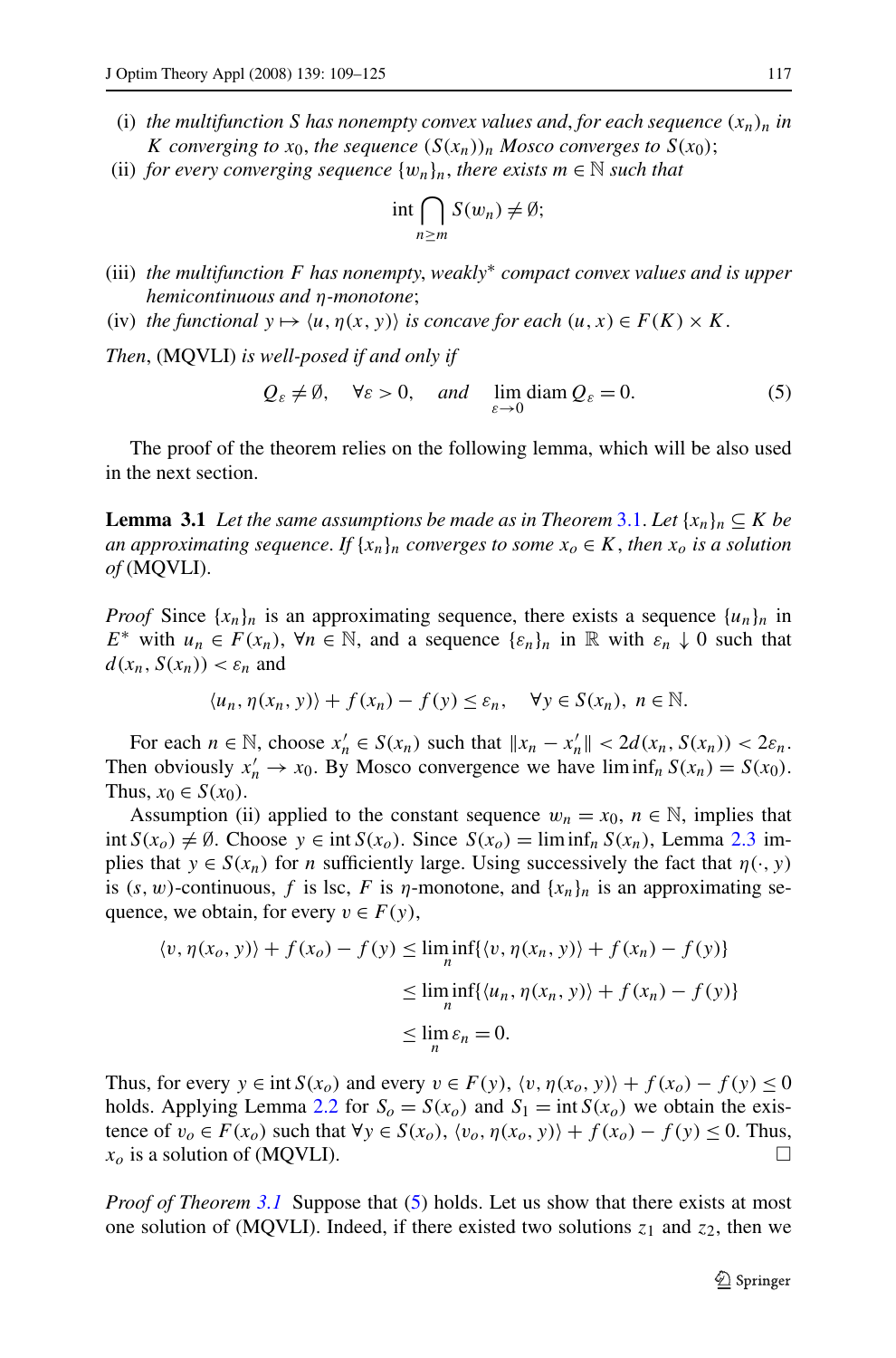<span id="page-9-0"></span>would have  $z_1, z_2 \in Q_\varepsilon$  for all  $\varepsilon > 0$ , thus  $\lim_{\varepsilon \to 0} \text{diam } Q_\varepsilon \ge ||z_1 - z_2||$ , a contradiction. Note also that there exist approximate sequences for (MQVLI); indeed, for any sequence  $\{\varepsilon_n\}_n$  in  $\mathbb{R}_n$  with  $\varepsilon_n \downarrow 0$ , and any choice of  $x_n \in Q_{\varepsilon_n}$  (which is nonempty by assumption),  $\{x_n\}_n$  is an approximate sequence. Hence, it suffices to show that any approximate sequence converges to a solution of (MQVLI).

Let  ${x_n}_n \subseteq K$  be an approximating sequence for (MQVLI). Then  $x_n \in Q_{\varepsilon_n} \subseteq$  $Q_{\varepsilon_m}$  for each  $n \geq m$ . Using [\(5](#page-8-0)) we deduce that  $\{x_n\}$  is a Cauchy sequence, thus converges to some  $x_0 \in K$ . Applying Lemma [3.1](#page-8-0) we deduce that  $x_0$  is a solution of (MQVLI) and the problem is well-posed.

The converse is standard: assume that the problem (MQVLI) is well-posed. Then  $Q_{\varepsilon} \neq \emptyset$  for every  $\varepsilon > 0$ , since  $Q_{\varepsilon}$  contains the unique solution of (MQVLI). Given any sequence  $\{\varepsilon_n\}_n$  such that  $\varepsilon_n \to 0$ , for each  $n \in \mathbb{N}$  we can find  $x_n^{(1)}$ ,  $x_n^{(2)} \in Q_{\varepsilon_n}$  such that  $||x_n^{(1)} - x_n^{(2)}|| \ge \frac{1}{2}$  diam  $Q_{\varepsilon_n}$ . The sequences  $\{x_n^{(1)}\}$  and  $\{x_n^{(2)}\}$  are approximating. Since the problem is well-posed, both sequences converge to the unique solution. Thus,  $\lim_{n} ||x_n^{(1)} - x_n^{(2)}|| = 0$ . This implies that  $\lim_{n} \text{diam } Q_{\varepsilon_n} = 0$  and, since this is true for any sequence  $\{\varepsilon_n\}_n$ , we deduce that  $\lim_{\varepsilon \to 0} \text{diam } Q_{\varepsilon} = 0$ . The proof is  $\Box$ complete.  $\Box$ 

*Remark 3.1* (a) It follows from the above proof and Lemma [2.3](#page-6-0) that in case *E* is finite-dimensional, we can replace condition (ii) by the assumption that int  $S(x) \neq \emptyset$ for all  $x \in K$ .

(b) In some papers (Refs. [\[10,](#page-16-0) [13\]](#page-16-0)) it is assumed that the set-valued mapping *S* has nonempty convex values, and is  $(s, s)$  lsc,  $(s, w)$  closed (with *E* reflexive) and  $(s, w)$ subcontinuous on *K*. However, it is known that a map is  $(s, w)$  closed and  $(s, w)$ subcontinuous if and only if it is  $(s, w)$  usc and has weakly compact values (see for instance Ref. [[9\]](#page-16-0)). Thus our assumption (i) is weaker, and it avoids weak compactness of the values so that  $S(x)$  can be unbounded.

If we strengthen the continuity requirements, we may avoid condition (ii) and also monotonicity of *F*.

**Theorem 3.2** *Let E be a real Banach space with the dual E*<sup>∗</sup> *and let K be a nonempty, closed and convex subset of*  $E$ . Let  $f : K \to \mathbb{R}$  be convex and continuous, *and let*  $\eta: K \times K \to E$  *be a mapping with*  $\eta(x, x) = 0$ ,  $\forall x \in K$ , *which is*  $(s \times s, s)$ *continuous. Let*  $S: K \to 2^K$  *and*  $F: K \to 2^{E^*}$  *be multifunctions. Assume that the following conditions hold*:

- (i) *the multifunction S has nonempty convex values and, for each sequence*  $(x_n)_n$  *in K converging to*  $x_0$ *, the sequence*  $\{S(x_n)\}_n$  *Mosco converges to*  $S(x_0)$ *;*
- (ii) *the multifunction F has nonempty*, *weakly*<sup>∗</sup> *compact and convex values*, *and is (s,w*∗*)-usc*;
- (iii) *the functional*  $y \mapsto \langle u, \eta(x, y) \rangle$  *is concave for each*  $(u, x) \in F(K) \times K$ .

*Then*, (MQVLI) *is well-posed if and only if*

$$
Q_{\varepsilon} \neq \emptyset
$$
,  $\forall \varepsilon > 0$ , and  $\lim_{\varepsilon \to 0} \text{diam} Q_{\varepsilon} = 0$ .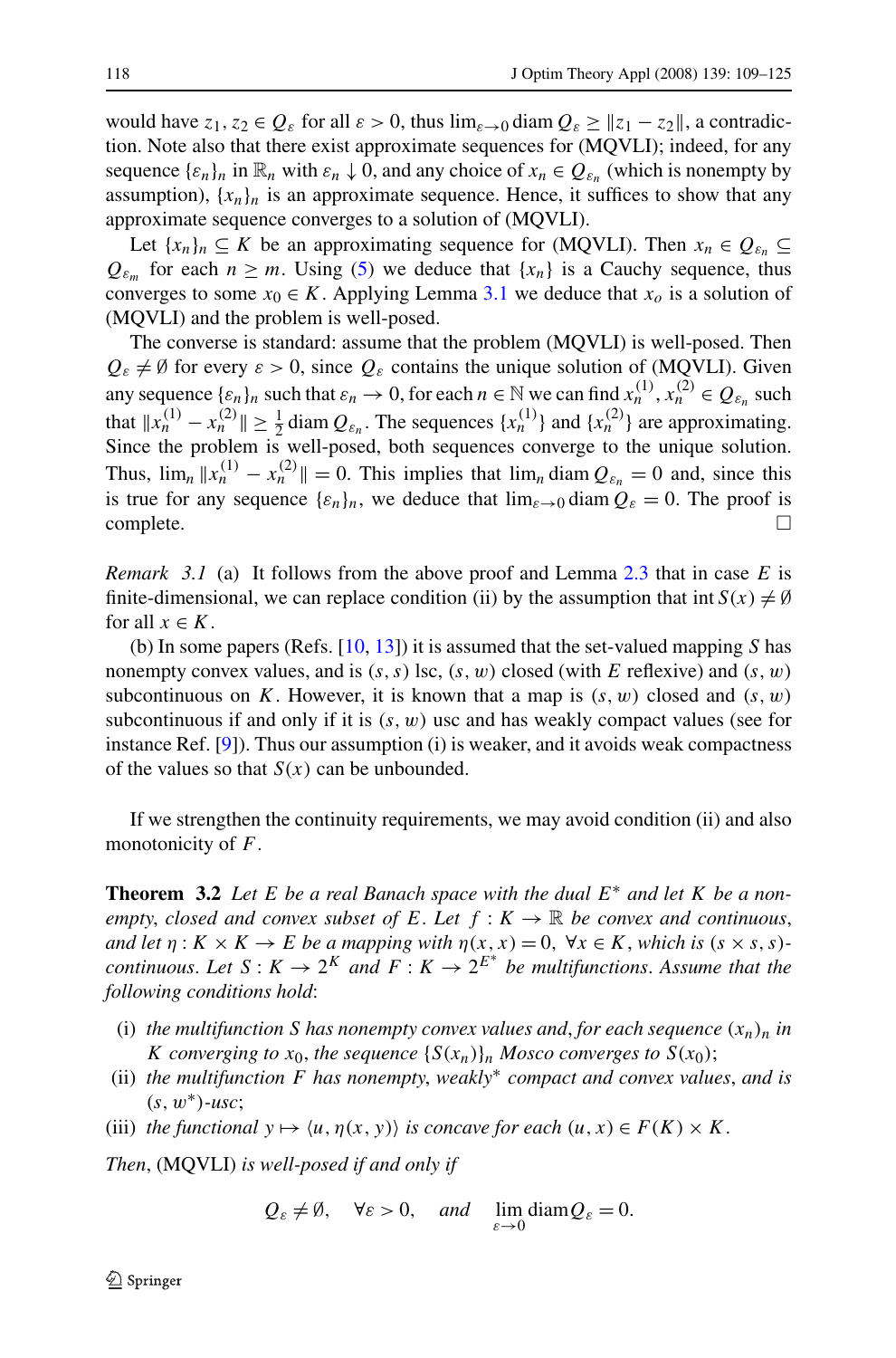<span id="page-10-0"></span>We separate again the main argument of the proof, in view of subsequent use.

**Lemma** [3.2](#page-9-0) Let the assumptions be as in Theorem 3.2. Let  $\{x_n\}_n \subseteq K$  be an ap*proximating sequence. If*  $\{x_n\}_n$  *converges to some*  $x_0 \in K$ *, then*  $x_0$  *is a solution of* (MQVLI).

*Proof* Since  $\{x_n\}_n$  an approximating sequence, there exists a sequence  $\{u_n\}_n$  in  $E^*$ with  $u_n \in F(x_n)$ ,  $\forall n \in \mathbb{N}$ , and there exists a sequence  $\{\varepsilon_n\}_n$  in  $\mathbb{R}$  with  $\varepsilon_n \downarrow 0$  such that  $d(x_n, S(x_n)) < \varepsilon_n$  and

$$
\langle u_n, \eta(x_n, y) \rangle + f(x_n) - f(y) \le \varepsilon_n, \quad \forall y \in S(x_n), \ n \in \mathbb{N}.
$$

As in Lemma [3.1](#page-8-0), we infer that  $x_0 \in S(x_0)$ . Since  $S(x_n)$  Mosco converges to  $S(x_0)$ , for every  $y \in S(x_0)$  there exists a sequence  $y_n \in S(x_n)$ ,  $n \in \mathbb{N}$ , such that  $\lim y_n = y$ in the strong topology. By our assumption on *η*, the sequence  $\{\eta(x_n, y_n)\}_{n}$  converges strongly to  $\eta(x_0, y)$ . Since *F* is  $(s, w^*)$  usc with weakly<sup>\*</sup> compact values, the image of the sequence  $\{x_n\}_n$  through *F* is relatively weakly<sup>\*</sup> compact; hence there exists a subnet  $\{u_{\alpha}\}_\alpha$  of  $\{u_n\}_n$  weakly<sup>\*</sup> converging to some  $u_o \in F(x_o)$ . The set  $\bigcup_n F(x_n)$  is bounded by some number  $m > 0$ . Consequently, the net  $\{u_{\alpha}\}_\alpha$  is also bounded by  $m$ . It follows that

$$
|\langle u_{\alpha}, \eta(x_a, y_{\alpha})\rangle - \langle u_{\alpha}, \eta(x_0, y)\rangle|
$$
  
\n
$$
\leq |\langle u_{\alpha}, \eta(x_a, y_{\alpha}) - \eta(x_0, y)\rangle| + |\langle u_{\alpha} - u_{\alpha}, \eta(x_0, y)\rangle|
$$
  
\n
$$
\leq m |\eta(x_a, y_{\alpha}) - \eta(x_0, y)| + |\langle u_{\alpha} - u_{\alpha}, \eta(x_0, y)\rangle| \to 0.
$$

Hence,

$$
\langle u_o, \eta(x_o, y) \rangle + f(x_o) - f(y)
$$
  
= 
$$
\lim_{\alpha} (\langle u_{\alpha}, \eta(x_a, y_{\alpha}) \rangle + f(x_{\alpha}) - f(y_{\alpha})) \le \lim_{\alpha} \varepsilon_{\alpha} = 0.
$$

Thus,  $x<sub>o</sub>$  is a solution of (MQVLI).

*Proof of Theorem [3.2](#page-9-0)* Assume that condition [\(5](#page-8-0)) holds. As in the proof of The-orem [3.1,](#page-7-0) we have to show that if  $\{x_n\}_n \subseteq K$  is an approximating sequence for (MQVLI), then it converges to a solution of (MQVLI). As in Theorem [3.1,](#page-7-0)  $\{x_n\}_n$ converges to a point  $x<sub>o</sub> \in K$ . Applying Lemma 3.2 we deduce that  $x<sub>o</sub>$  is a solution of (MQVLI) and the problem is well-posed. The converse can be shown exactly as in Theorem [3.1.](#page-7-0)  $\Box$ 

Comparing with Theorem 3.2 in Ref. [[10\]](#page-16-0), we see that besides treating a more general multivalued problem and imposing weaker conditions on the map *S*, we also avoid the monotonicity assumption.

We have analogous results for *L*-posedness.

**Theorem 3.3** *Let the assumptions be as in Theorem* [3.1,](#page-7-0) *but with F η-pseudomonotone with respect to f* , *instead of η-monotone*. *Then*, (MQVLI) *is L-well-posed if and only if*

$$
L_{\varepsilon} \neq \emptyset, \quad \forall \varepsilon > 0, \quad \text{and} \quad \lim_{\varepsilon \to 0} \text{diam}\, L_{\varepsilon} = 0. \tag{6}
$$

$$
\Box
$$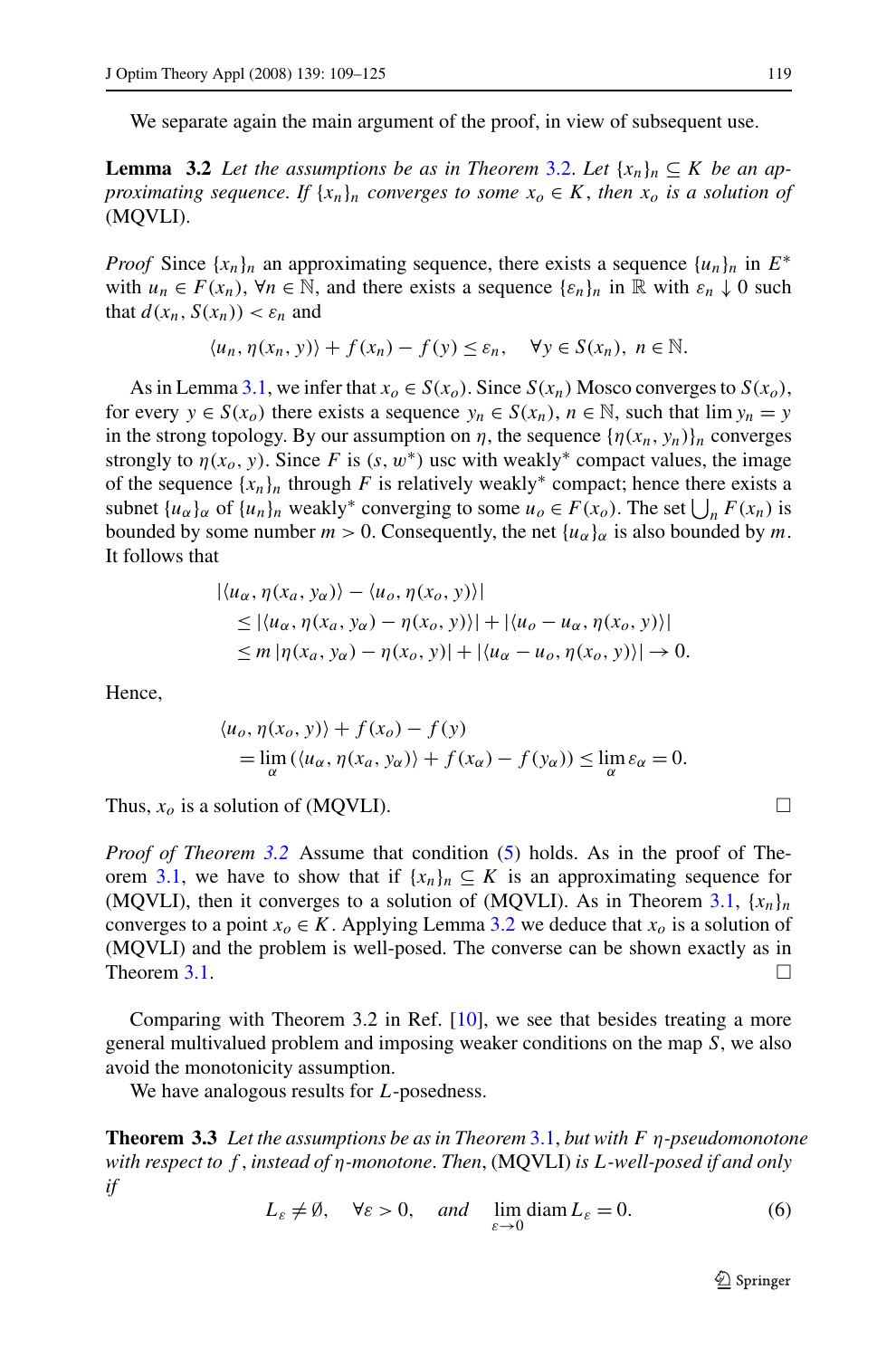<span id="page-11-0"></span>**Lemma** 3.3 Let the assumptions be as in Theorem [3.3.](#page-10-0) Let  $\{x_n\}_n \subseteq K$  be an L*approximating sequence. If*  $\{x_n\}_n$  *converges to some*  $x_o \in K$ , *then*  $x_o$  *is a solution of* (MQVLI).

*Proof* Since  $\{x_n\}_n$  is an *L*-approximating sequence, there exists a sequence  $\{e_n\}_n$  in  $\mathbb R$  with  $\varepsilon_n \downarrow 0$ , such that

$$
d(x_n, S(x_n)) \leq \varepsilon_n \quad \text{and} \quad \langle v, \eta(x_n, y) \rangle + f(x_n) - f(y) \leq \varepsilon_n,
$$
  

$$
\forall y \in S(x_n), \ v \in F(y), \ n \in N.
$$

As in the proof of Lemma [3.1,](#page-8-0)  $x_o \in S(x_o)$ . For each  $y \in \text{int } S(x_o)$ , one knows by virtue of Lemma [2.3](#page-6-0) that  $y \in S(x_n)$  for *n* sufficiently large. Thus, for all  $v \in F(y)$ ,

$$
\langle v, \eta(x_0, y) \rangle + f(x_0) - f(y)
$$
  
\n
$$
\leq \liminf_{n} \{ \langle v, \eta(x_n, y) \rangle + f(x_n) - f(y) \} \leq \lim_{n} \varepsilon_n = 0.
$$

Applying Lemma [2.2](#page-3-0) exactly as in Lemma  $3.1$ , we infer that  $x<sub>o</sub>$  is a solution of  $(MQVLI)$ .

*Proof of Theorem [3.3](#page-10-0)* Assume that [\(6](#page-10-0)) holds. By Remark [2.2\(](#page-6-0)a), every solution of (MQVLI) belongs to  $L_{\varepsilon}$  for all  $\varepsilon > 0$ . As in Theorem [3.1,](#page-7-0) this implies that the solution, if it exists, is unique. Also, *L*-approximating sequences exist, since for each sequence  ${\{\varepsilon_n\}_n}$  in  $\mathbb R$  with  $\varepsilon_n \downarrow 0$  and each choice  $x_n \in L_{\varepsilon_n}$ ,  $\{x_n\}_n$  is an *L*-approximating sequence; thus it suffices to show that every *L*-approximating sequence for (MQVLI) converges to a solution of (MQVLI).

Let  $\{x_n\}_n \subseteq K$  be an *L*-approximating sequence. As in the proof of Theorem [3.1](#page-7-0),  ${x_n}_n$  converges to some  $x_o \in K$ . By Lemma 3.3,  $x_o$  is a solution of (MQVLI) and the problem is *L*-well-posed.

Conversely, assume that the problem is *L*-well-posed; since *F* is *η*-pseudomonotone with respect to  $f$ , we know that the unique solution of (MQVLI) belongs to  $L_{\varepsilon}$ , thus  $L_{\varepsilon} \neq \emptyset$  for each  $\varepsilon > 0$ . The proof concludes as in Theorem [3.1](#page-7-0).

**Theorem 3.4** *Let the assumptions be as in Theorem* [3.2.](#page-9-0) *Assume further that F is η-pseudomonotone with respect to f* . *Then*, (MQVLI) *is L-well-posed if and only if condition* [\(6](#page-10-0)) *holds*.

**Lemma** 3.4 Let the assumptions be as in Theorem [3.2.](#page-9-0) Let  $\{x_n\}_n \subseteq K$  be an L*approximating sequence. If*  $\{x_n\}_n$  *converges to some*  $x_o \in K$ *, then*  $x_o$  *is a solution of* (MQVLI).

*Proof* As in Lemma 3.3, we have that  $x_o \in S(x_o)$  and

$$
\langle v, \eta(x_n, y) \rangle + f(x_n) - f(y) \le \varepsilon_n, \quad \forall y \in S(x_n), \ v \in F(y), \ n \in \mathbb{N},
$$

for some sequence  $\{\varepsilon_n\}_n$  in R such that  $\varepsilon_n \downarrow 0$ .

Since  $\liminf_n S(x_n) = S(x_0)$ , for each  $y \in S(x_0)$  there exists a sequence  $y_n \in S(x_0)$ *F*(*x<sub>n</sub>*), *n* ∈ N, strongly converging to *y*. For each *n* ∈ N select *v<sub>n</sub>* ∈ *F*(*y<sub>n</sub>*). Since *F* is  $(s, w^*)$  usc with weakly<sup>\*</sup> compact values, we can find a bounded subnet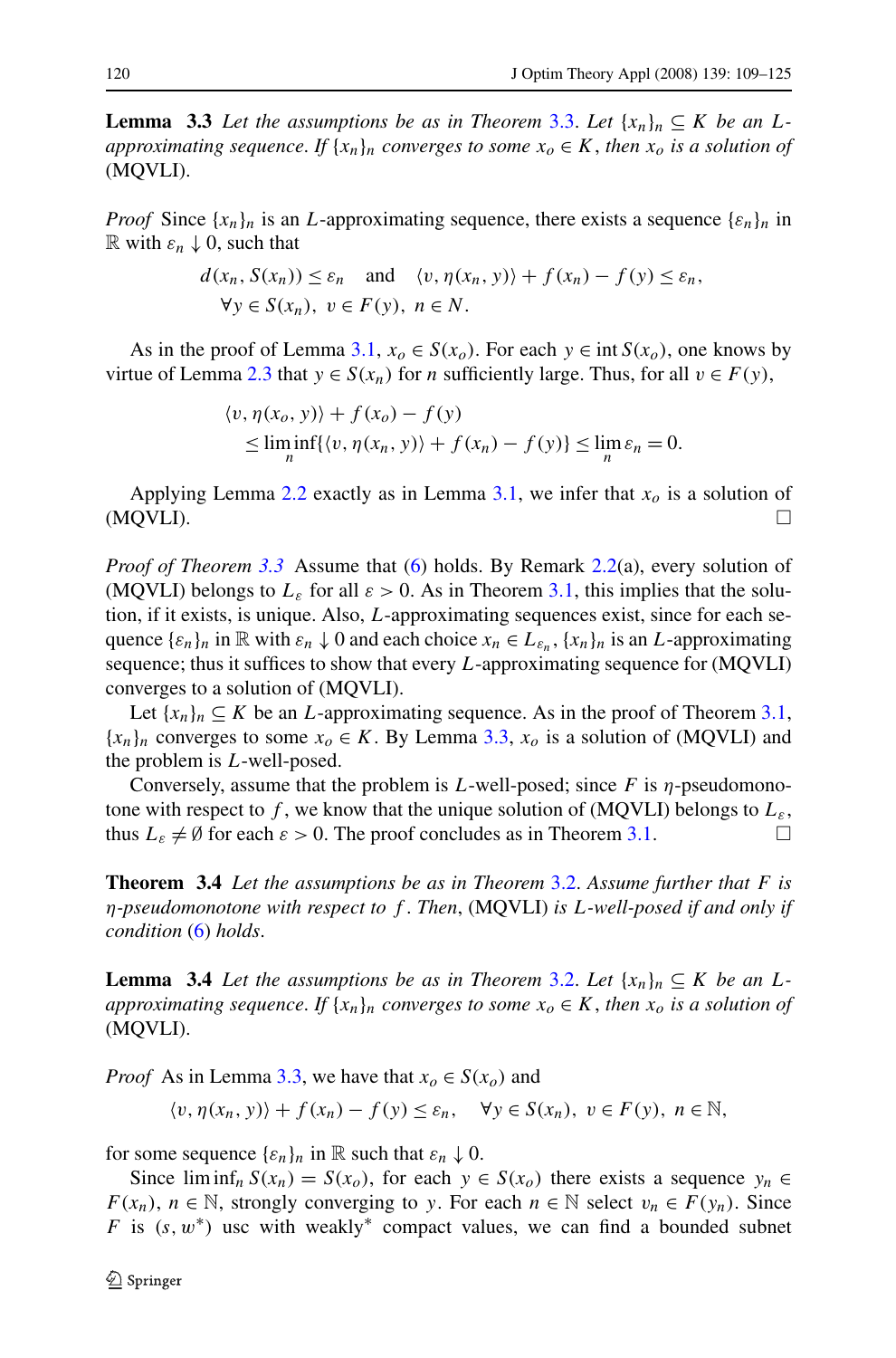<span id="page-12-0"></span> ${v_{\alpha}}\}_\alpha$  of  ${v_n}\}_n$ , weakly<sup>\*</sup>-converging to some  $v \in F(y)$ . Hence  ${\langle v_\alpha, \eta(x_\alpha, y_\alpha) \rangle} \rightarrow$  $\langle v, \eta(x_o, y) \rangle$ . Since by assumption

$$
\langle v_n, \eta(x_n, y_n) \rangle + f(x_n) - f(y_n) \le \varepsilon_n, \quad n \in \mathbb{N},
$$

we deduce from the above that

$$
\forall y \in S(x_o), \exists v \in F(y) : \langle v, \eta(x_o, y) \rangle + f(x_o) - f(y) \le 0. \tag{7}
$$

Note that the above relation is true for some (not all)  $v \in F(y)$ . We now apply Lemma [2.2](#page-3-0) to  $S_0 = S_1 = S(x_0)$  and deduce that  $x_0$  is a solution of (MQVLI).

*Proof of Theorem [3.4](#page-11-0)* Assume that condition ([6\)](#page-10-0) holds. If  $\{x_n\}_n \subseteq K$  is an *L*-approximating sequence, then as in the proof of Theorem [3.1,](#page-7-0)  ${x_n}_n$  converges to some  $x_0 \in K$ . Lemma [3.4](#page-11-0) then implies that  $x_0$  is a solution of (MQVLI). Thus, the problem is well-posed. The converse can be proven as in Theorem [3.3.](#page-10-0)  $\Box$ 

We now show that in the special case where *E* is finite-dimensional and *K* is compact, under suitable assumptions, (MQVLI) is *L*-well-posed if and only if it has a unique solution. It is known (Ref. [[10\]](#page-16-0)) that one cannot hope for such a result without assuming that *K* is compact.

**Theorem 3.5** Let  $E = \mathbb{R}^k$ , *K* be a convex compact subset of  $\mathbb{R}^k$ , let  $f: K \to \mathbb{R}$ *be convex and lsc, let*  $F: K \to 2^{\mathbb{R}^k}$  *be upper hemicontinuous with nonempty, convex compact values, and let*  $\eta: K \times K \to E$  *be continuous with*  $\eta(x, x) = 0$  *for all*  $x \in K$  *and such that*  $\langle v, \eta(x, \cdot) \rangle$  *is concave for each*  $(v, x) \in F(K) \times K$ . Let further  $S: K \to 2^K$  *be a continuous multifunction*<sup>1</sup> *such that, for each*  $x \in K$ ,  $S(x)$  *is nonempty, convex, and such that*  $dim(S(x)) \geq k - 1$ . Then, the mixed quasivariational*like inequality* (MQVLI) *is L-well-posed if and only if it has a unique solution*.

*Proof* Assume that (MQVLI) has a unique solution  $z_o$ , and let  $\{x_n\}_n$  be an *L*-approximating sequence. Since *K* is compact, this sequence has a subsequence converging to some  $x_0$ . If we show that  $x_0$  is a solution, then we would have that  $x_0 = z_0$  and this would imply that the whole sequence converges to  $z_0$ .

So we can assume with no loss of generality that  $x_n \to x_o$ . Since  $\{x_n\}_n$  is *L*-approximating, there exists a sequence  $\{\varepsilon_n\}_n$  in  $\mathbb R$  with  $\varepsilon_n \downarrow 0$  and such that

$$
\langle v, \eta(x_n, y) \rangle + f(x_n) - f(y) \le \varepsilon_n,
$$
  
\n
$$
\forall y \in S(x_n), \ \forall v \in F(y), \ n \in \mathbb{N}
$$
 (8)

According to Proposition [2.1,](#page-7-0) for each  $y \in \text{ri } S(x_0)$  we can find a straight line passing through *y* and a sequence  $\{y_n\}_n$  on this line, such that  $y_n \to y$  and  $y_n \in S(x_n)$ ,  $n \in \mathbb{N}$ : in fact, if dim  $S(x_0) = k - 1$ , it suffices according to Proposition [2.1](#page-7-0) to consider

<sup>&</sup>lt;sup>1</sup>In a finite-dimensional space, this is equivalent to our usual assumption that for  $x_n \to x_0$ ,  $S(x_n)$  Mosco converges to  $S(x_0)$ . In view of the compactness of *K*, this is also equivalent to the assumption that *S* is closed and lsc, used in Ref. [\[10](#page-16-0)].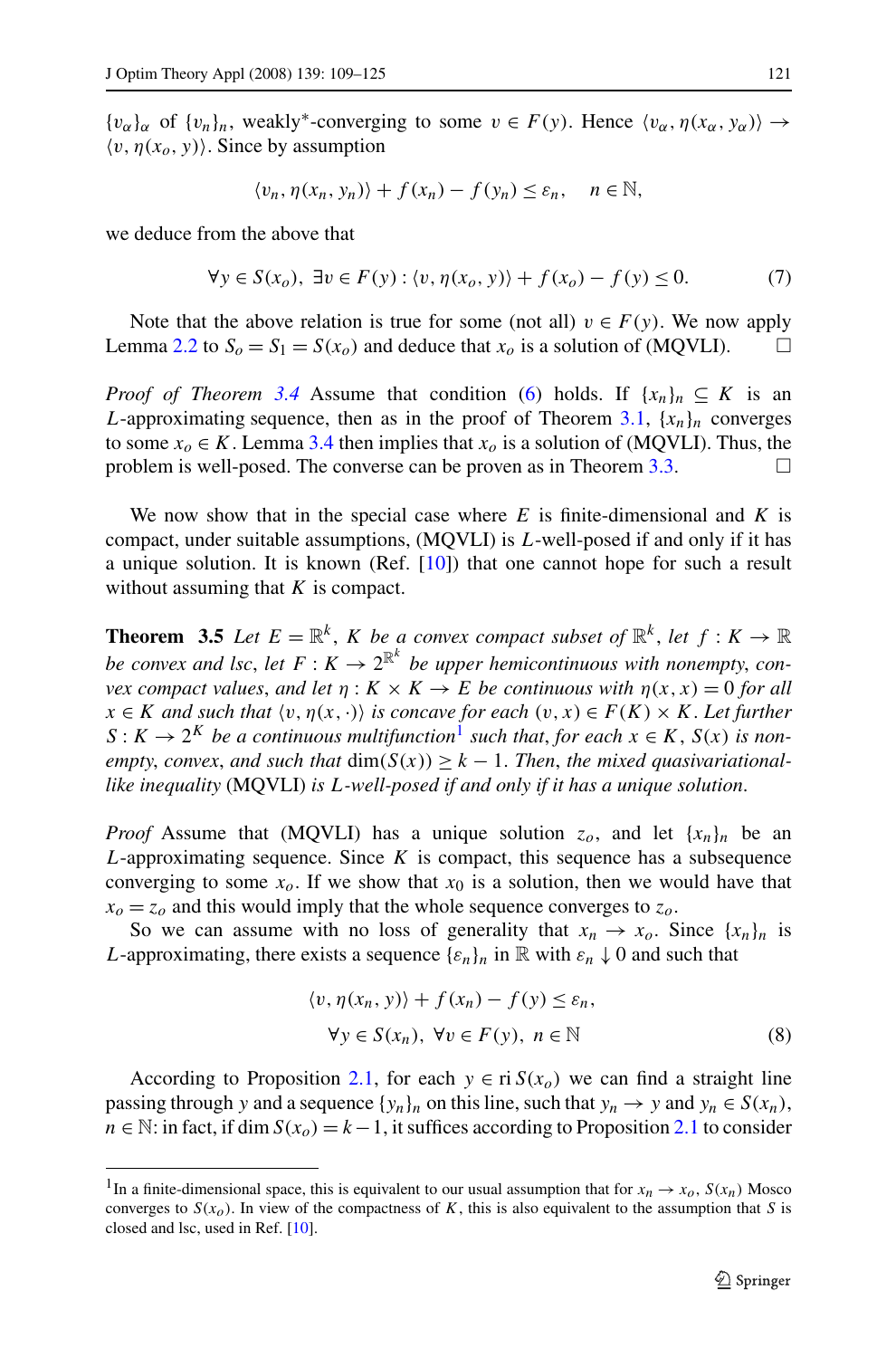<span id="page-13-0"></span>any straight line that does not belong to the affine subspace generated by  $S(x<sub>o</sub>)$ ; if  $\dim S(x_0) = k$ , then according to Lemma [2.3](#page-6-0) we can take any line through  $x_0$ , and *y<sub>n</sub>* = *y* for all *n* ∈ N. Choose  $v_n$  ∈  $F(y_n)$ , *n* ∈ N. Since *F* is upper hemicontinuous, by choosing a subsequence if necessary, we may assume with no loss of generality that  $\{v_n\}_n$  converges to some  $v \in F(y)$ . From [\(8](#page-12-0)), it follows that

$$
\langle v_n, \eta(x_n, y_n) \rangle + f(x_n) - f(y_n) \le \varepsilon_n, \quad n \in \mathbb{N}.
$$

According to our assumptions,  $f(x_0) \leq \liminf f(x_n)$ ,  $\lim f(y_n) = f(y)$  (because *f* as a convex and lsc function, is continuous on any straight line),  $\lim \langle v_n, \eta(x_n, y_n) \rangle$  $= \langle v, \eta(x_o, y) \rangle$  and  $\lim \varepsilon_n = 0$ . Hence,

$$
\forall y \in \text{ri } S(x_o), \exists v \in F(y) : \langle v, \eta(x_o, y) \rangle + f(x_o) - f(y) \le 0.
$$

Using now Lemma [2.2](#page-3-0) for  $S_0 = S(x_0)$  and  $S_1 = r \cdot S(x_0)$ , we infer that  $x_0$  is a solution of (MQVLI), as desired.

**Corollary 3.1** *Let the assumptions be as in Theorem* [3.5.](#page-12-0) *Assume further that F is η-monotone*. *Then*, (MQVLI) *is well-posed if and only if it has a unique solution*.

*Proof* Assume that (MQVLI) has a unique solution  $x_o$ . Let  $\{x_n\}_n$  be an approximating sequence for (MQVLI). Then the *η*-monotonicity of *F* immediately implies that {*xn*}*<sup>n</sup>* is also *L*-approximating. By Theorem [3.5](#page-12-0), (MQVLI) is *L*-well-posed; hence,  ${x_n}_n$  converges to  $x_0$ . Thus, (MQVLI) is well-posed.  $\Box$ 

# **4 Well-Posedness in the Generalized Sense**

The concept of well-posedness has often to be amended to accommodate the possible existence of more than one solutions of the problem under investigation (optimization problem, variational inequality or more general). Generalizing the definitions in Refs. [\[6](#page-16-0)] and [\[10](#page-16-0)], we give the following definition.

**Definition 4.1** A mixed quasivariational-like inequality is called well-posed (resp. *L*-well-posed) in the generalized sense if the set of solutions  $\Omega$  of (MQVLI) is nonempty and every approximating sequence (resp., *L*-approximating sequence)  ${x_n}_n$  has a subsequence strongly converging to a solution of (MQVLI).

For the study of well-posedness in the generalized sense one usually makes use of the Kuratowski measure of noncompactness:

**Definition 4.2** Given a subset *A* of a metric space *(X.d)*, the Kuratowski measure of noncompactness  $\alpha(A)$  is the infimum of  $\varepsilon > 0$  such that there exists a finite covering of *A* by sets of diameter at most *ε*.

With the help of this measure of noncompactness, we can give necessary and sufficient conditions for well-posedness in the generalized sense, under continuity and generalized monotonicity conditions which are the same as the ones we used for well-posedness.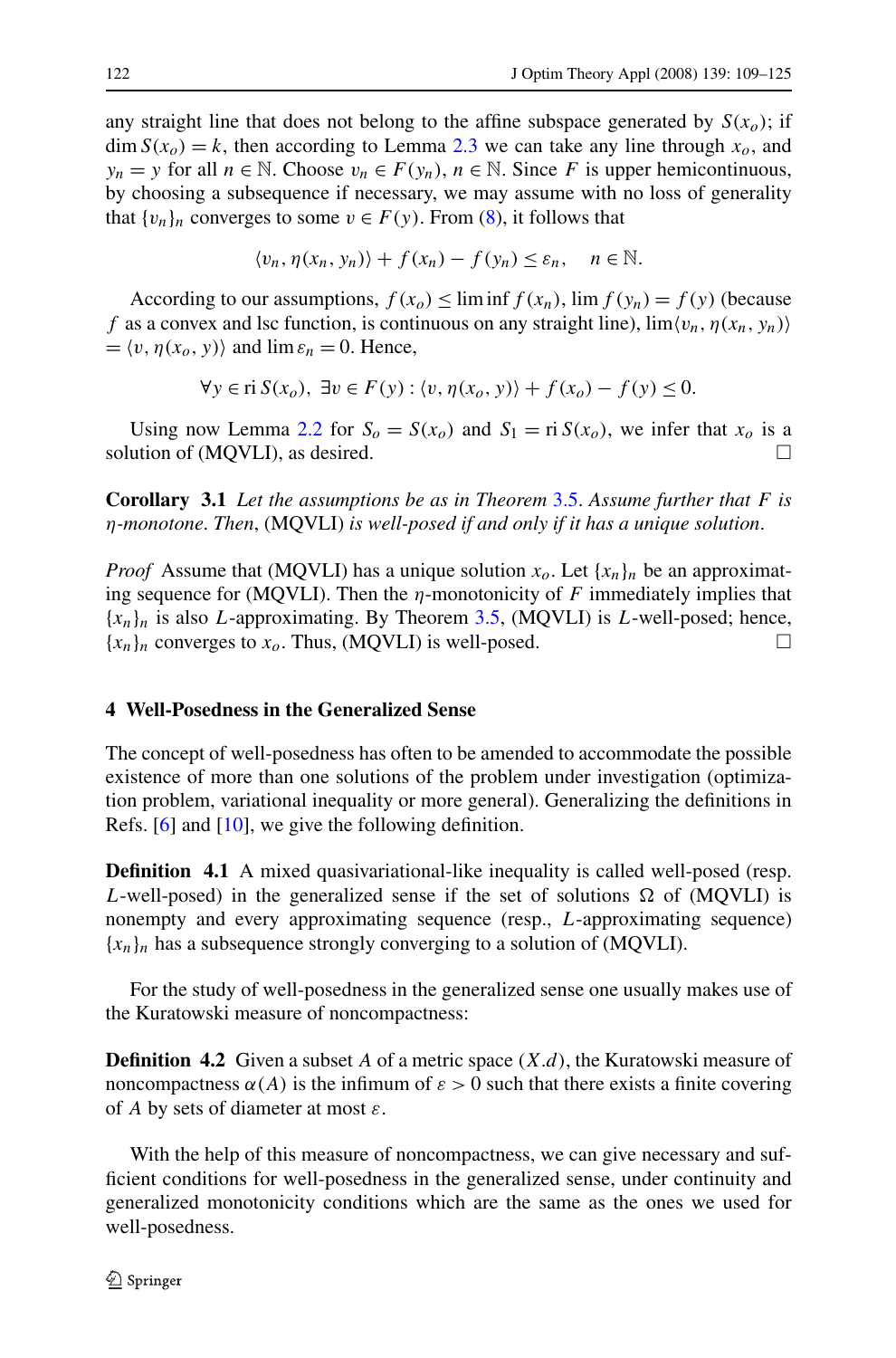<span id="page-14-0"></span>**Theorem 4.1** *Let the assumptions be as in Theorems* [3.1](#page-7-0) *or* [3.2.](#page-9-0) *Then*, (MQVLI) *is well-posed in the generalized sense if and only if*

$$
Q_{\varepsilon} \neq \emptyset
$$
,  $\forall \varepsilon > 0$  and  $\lim_{\varepsilon \to 0} \alpha(Q_{\varepsilon}) = 0.$  (9)

*Proof* Assume that (MQVLI) is well-posed in the generalized sense. Then  $Q_{\varepsilon} \supseteq$  $\Omega \neq \emptyset$  for all  $\varepsilon > 0$ . Assume that  $\lim_{\varepsilon \to 0} \alpha(Q_{\varepsilon}) = 0$  does not hold; then since  $\varepsilon \geq \varepsilon'$ implies  $Q_{\varepsilon} \supseteq Q_{\varepsilon'}$  and  $\alpha(Q_{\varepsilon}) \geq \alpha(Q_{\varepsilon'})$ , there exists  $\delta > 0$  such that  $\alpha(Q_{\varepsilon}) > \delta$  for all  $\varepsilon > 0$ . Define a sequence  $\{x_n\}_n$  inductively as follows: choose  $x_1 \in Q_1$ . Having chosen  $x_1, \ldots, x_{n-1}$ , we know that the spheres  $B(x_i, \delta/2), i = 1, \ldots, n-1$ , do not cover  $Q_{\frac{1}{n}}$ , since  $\alpha(Q_{\frac{1}{n}}) > \delta$  and diam  $B(x_i, \delta/2) = \delta$ ; then, choose

$$
x_n \in Q_{\frac{1}{n}} \setminus \bigcup_{i=1}^{n-1} B(x_i, \delta/2).
$$

By construction,  $||x_n - x_m|| \ge \delta/2$  for all  $n, m \in \mathbb{N}$ , thus  $\{x_n\}_n$  has no converging subsequence. But  $x_n \in Q_{\frac{1}{n}}$  hence  $\{x_n\}_n$  is an approximating sequence for (MQVLI), a contradiction.

Conversely, assume that (9) holds. Let  $\{x_n\}_n$  be an approximating sequence for (MQVLI). Then there exist  $\varepsilon_n > 0$  such that  $x_n \in Q_{\varepsilon_n} \subseteq \overline{Q_{\varepsilon_n}}$ ,  $n \in \mathbb{N}$ . Since  $\lim_{n \to \infty} \alpha(Q_{\varepsilon_n}) = \lim_{n \to \infty} \alpha(Q_{\varepsilon_n}) = 0$ , this implies that  $\{x_n\}_n$  has a subsequence converging to some  $x_0 \in K$  (cf. Ref. [[3,](#page-16-0) p. 4]). Using Lemmas [3.1](#page-8-0) or [3.2,](#page-10-0) depending on our set of assumptions, we deduce that *xo* is a solution and (MQVLI) is well-posed in the generalized sense.

*Remark 4.1* In the general theory of measures of noncompactness it is shown that any measure of noncompactness  $\mu$  has the following property: any sequence  $\{x_n\}_n$ with the property  $\lim_{n} \mu({x_n, x_{n+1}, \ldots}) = 0$  has a cluster point (Ref. [\[3](#page-16-0), p. 11]). It is clear from the above proof that, if

$$
Q_{\varepsilon} \neq \emptyset
$$
,  $\forall \varepsilon > 0$  and  $\lim_{\varepsilon \to 0} \mu(Q_{\varepsilon}) = 0$  (10)

holds with any measure of noncompactness  $\mu$ , then (MQVLI) is well-posed in the generalized sense. Indeed, if  ${x_n}_n$  is an approximating sequence then  ${x_n, x_{n+1}, \ldots} \subseteq Q_{\varepsilon_n}$  hence  $\lim_n \mu({x_n, x_{n+1}, \ldots}) = 0$  holds, so  ${x_n}_n$  has a converging subsequence; then the last part of the proof of Theorem 4.1 shows that this subsequence converges to a solution of (MQVLI). However, the converse is not true for some measures of noncompactness; if (MQVLI) is well-posed in the generalized sense but ill-posed and the assumptions of Theorem [3.1](#page-7-0) are satisfied, then (10) does not hold for the measure of noncompactness  $\mu(A) = \text{diam}(A)$ . However, if  $\mu$  is a regular measure of noncompactness, then there exists a constant  $c > 0$  such that for each nonempty bounded set *A*,  $\mu(A) \leq c\alpha(A)$  (cf. pp. 7 and 12 in Ref. [[3\]](#page-16-0)). In this case, condition (9) implies condition (10). We conclude that Theorem 4.1 holds if *α* is replaced by any regular measure of noncompactness  $\mu$ .

An analogous result holds for *L*-well-posedness: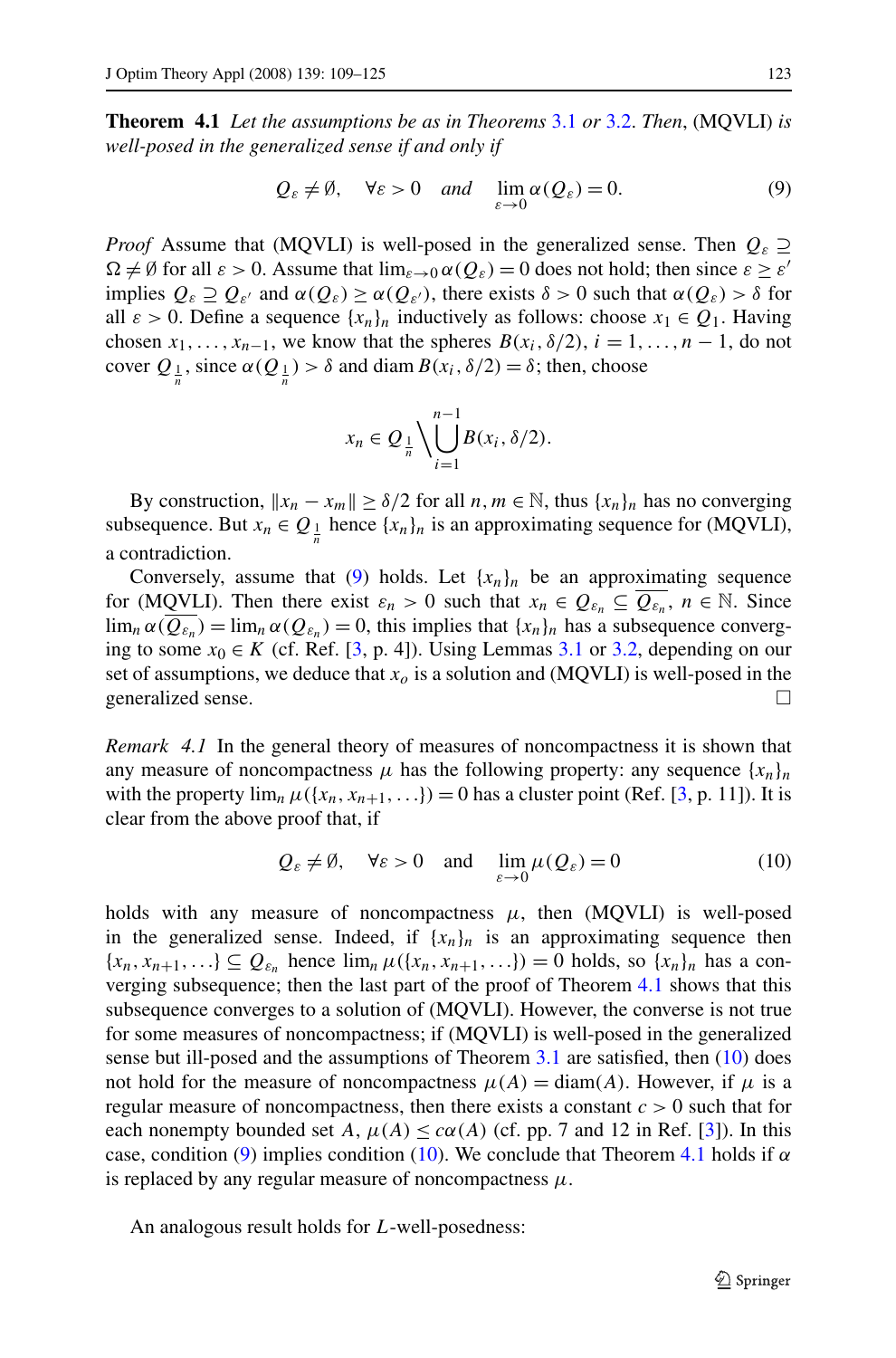**Theorem 4.2** *Let the assumptions be as in Theorems* [3.3](#page-10-0) *or* [3.4.](#page-11-0) *Then*, (MQVLI) *is L-well-posed in the generalized sense if and only if*

$$
L_{\varepsilon} \neq \emptyset, \quad \forall \varepsilon > 0 \quad and \quad \lim_{\varepsilon \to 0} \alpha(L_{\varepsilon}) = 0. \tag{11}
$$

*Proof* Assume that (MQVLI) is *L*-well-posed in the generalized sense. Since *F* is *η*-pseudomonotone with respect to f, one has  $L_{\varepsilon} \neq \emptyset$ ,  $\forall \varepsilon > 0$ . Exactly as in Theorem [4.1,](#page-14-0) if we assume that  $\lim_{\varepsilon \to 0} \alpha(L_{\varepsilon}) > 0$  we deduce that there exists an *L*-approximating sequence which has no convergent subsequence. Thus (11) holds.

Conversely, assume that  $(11)$  holds. As in the proof of Theorem [4.1,](#page-14-0) we deduce that every *L*-approximating sequence has a convergent subsequence. In virtue of Lemmas [3.3](#page-11-0) and [3.4](#page-11-0), this limit is a solution of (MQVLI), thus the problem is *L*-well-posed in the generalized sense.  $\Box$ 

Finally, we show that *L*-well-posedness in the generalized sense can be automatically valid in finite dimensions.

**Theorem 4.3** *Let*  $E = \mathbb{R}^k$ , *K be a convex compact subset of*  $\mathbb{R}^k$ , *let*  $f : K \to \mathbb{R}$  *be convex and continuous, let*  $F: K \to 2^{\mathbb{R}^k}$  be upper semicontinuous with nonempty, *convex compact values, and let*  $\eta : K \times K \to \mathbb{R}^n$  *be continuous with*  $\eta(x, x) = 0$ *for all*  $x \in K$  *and such that*  $\langle v, \eta(x, \cdot) \rangle$  *is concave for each*  $(v, x) \in F(K) \times K$ . Let *further*  $S: K \to 2^K$  *be a continuous multifunction such that, for each*  $x \in K$ ,  $S(x)$  *is nonempty and convex*. *Then*, *the mixed quasivariational-like inequality* (MQVLI) *is well-posed and L-well-posed in the generalized sense*.

*Proof* We first show that  $\Omega$  is nonempty. The proof of this fact actually follows from the proof of Theorem 3.1 in Ref. [\[4](#page-16-0)] with small adjustments and is reproduced for convenience of the reader. Since  $F$  is upper semicontinuous with compact values, the set  $F(K)$  is compact, hence also the set  $D = \text{co } F(K)$  is compact. It is easy to check that  $\langle v, \eta(x, \cdot) \rangle$  is concave for each  $(v, x) \in D \times K$ . Define the function  $\varphi: K \times K \times D \to \mathbb{R}$  by  $\varphi(y, x, v) = \langle v, \eta(x, y) \rangle - f(y)$ . Then,  $\varphi$  is continuous, hence by the maximum theorem the map  $T: K \times D \to 2^K \setminus \{0\}$  defined by

$$
T(x, v) = \underset{y \in S(x)}{\operatorname{argmax}} \varphi(y, x, v)
$$

is usc with nonempty compact values. Since  $\varphi(\cdot, x, v)$  is concave,  $T(x, v)$  is a convex set for  $(x, v) \in K \times D$ . Define a map  $T_1 : K \times D \rightarrow 2^{K \times D}$  by

$$
T_1(x, v) = \{(y, w) : y \in T(x, v), w \in F(x)\}.
$$

Then,  $T_1$  is usc with nonempty compact convex values. By the Kakutani fixed-point theorem, there exists  $(x_o, v_o) \in K \times D$  such that  $(x_o, v_o) \in T_1(x_o, v_o)$ . This implies that  $v_o \in F(x_o)$  and  $x_o \in T(x_o, v_o)$ , i.e.,

$$
\varphi(y, x_o, v_o) \le \varphi(x_o, x_o, v_o) = -f(x_o), \quad \forall y \in S(x_o).
$$

Thus,  $x_o \in \Omega$  so  $\Omega \neq \emptyset$ .